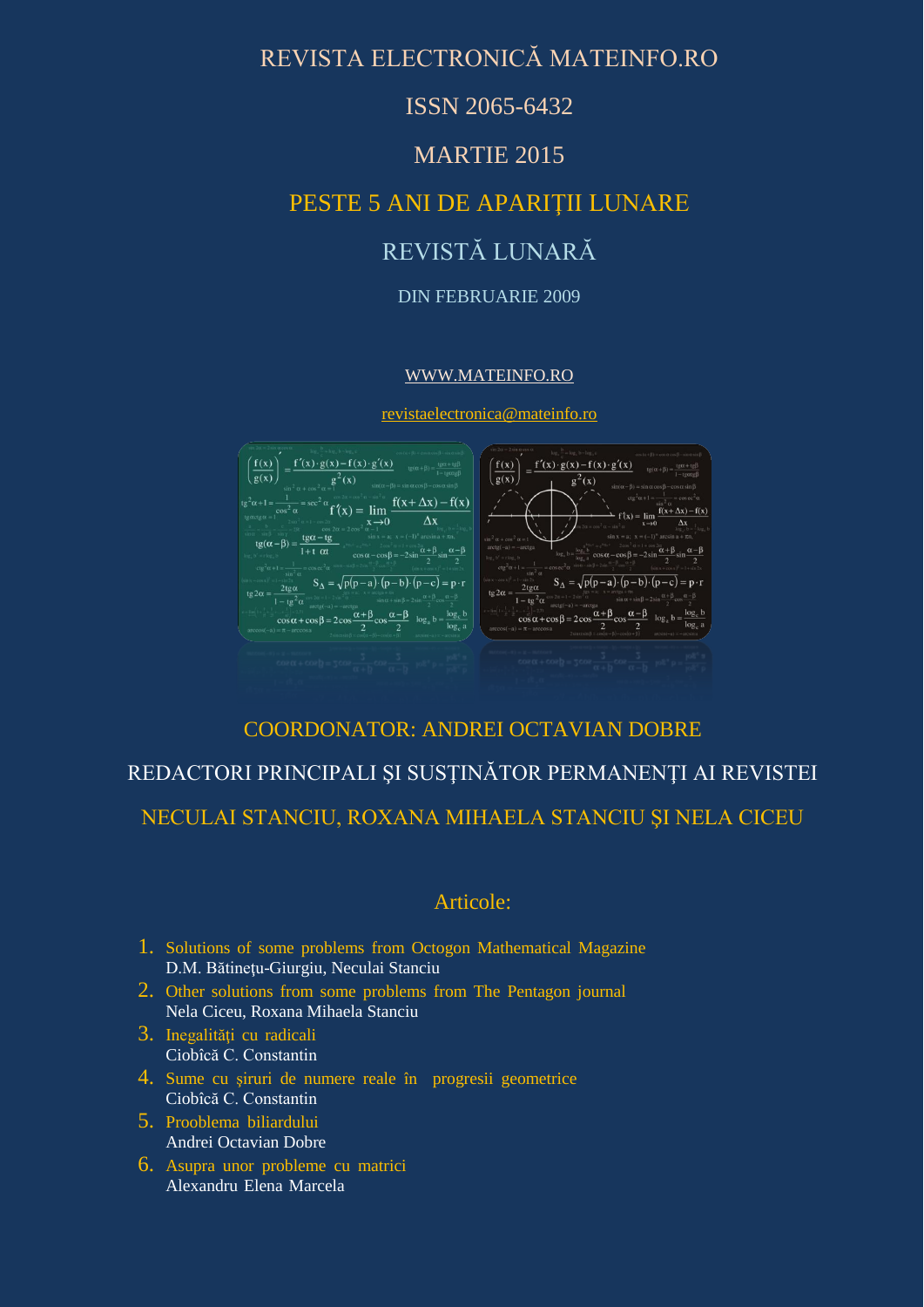# **1. Solutions of some problems from Octogon Mathematical Magazine**

## **by D.M. Bătineţu-Giurgiu, National College ''Matei Basarab'', Bucharest, Romania and Neculai Stanciu, ''G. E. Palade'' School, Buzău, Romania**

PP.21151. In all triangle *ABC* holds:

1) 
$$
\sum \left(\frac{1}{r} - \frac{2}{r_a}\right)^2 = \frac{3s^2 - 8r^2 - 32Rr}{s^2r^2};
$$
  
2) 
$$
s^2 \ge 2r^2 + 12Rr.
$$

**Solution 1.** We take in (\*) from solution 2 of PP.21149:  $r_a$ ,  $r_b$ ,  $r_c$ *z r y r*  $x = \frac{1}{x}$ ,  $y = \frac{1}{x}$ ,  $z = \frac{1}{x}$ , and we deduce

(1). By Bergström's inequality we have

$$
\sum \left(\frac{1}{r} - \frac{2}{r_a}\right)^2 \ge \frac{1}{3} \left(\sum \left(\frac{1}{r} - \frac{2}{r_a}\right)\right)^2 = \frac{1}{3r^2},
$$

and from (1) yields (2), and we are done.

**Solution 2**. We have:

$$
\left(\frac{1}{r} - \frac{2}{r_a}\right)^2 = \left(\frac{s}{sr} - \frac{2(s-a)}{sr}\right)^2 = \frac{4a^2 - 4as + s^2}{s^2r^2},
$$

and from  $\sum a^2 = 2(s^2 - r^2 - 4Rr)$ , respectively  $4\sum as = 8s^2$  yields (1). The inequality (2) easily follows from the inequality (2) of PP.21150.

**Solution 3.** Denoting by *F* the area of triangle *ABC* , we have:

**Solution 3.** Denoting by *F* the area of triangle *ABC*, we have:  
\n
$$
\sum \left(\frac{1}{r} - \frac{2}{r_a}\right)^2 = \sum \left(\frac{s}{F} - \frac{2(s-a)}{F}\right)^2 = \frac{1}{F^2} \sum (2a - s)^2 = \frac{1}{s^2 r^2} \sum (4a^2 - 4as + s^2) =
$$
\n
$$
= \frac{1}{s^2 r^2} (8s^2 - 8r^2 - 32Rr - 8s^2 + 3s^2) = \frac{3s^2 - 8r^2 - 32Rr}{s^2 r^2}, \text{ and we are done.}
$$

PP.21152. In all triangle *ABC* holds: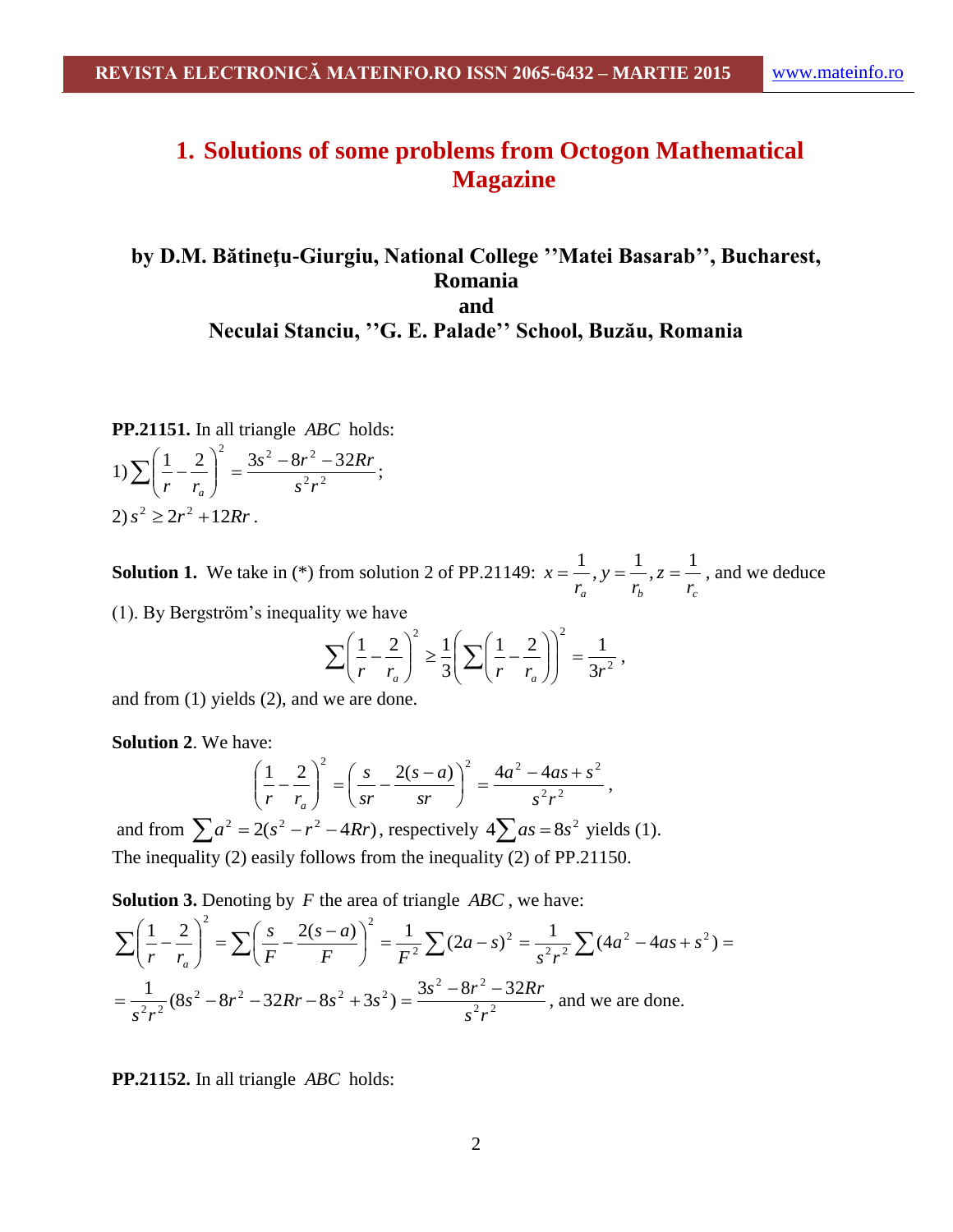1) 
$$
\sum \left(2 + \frac{r}{2R} - 2\cos^2 \frac{A}{2}\right)^3 = \left(2 + \frac{r}{2R}\right)^3 - \frac{3s^2}{2R^2};
$$
  
2) 
$$
\left(2 + \frac{r}{2R}\right)^3 \ge \frac{27s^2}{16R^2}.
$$

**Solution.** We have: If  $x, y, z \in \mathbb{R}$ , then:

 $(*) (x + y + z)^3 + (x - y + z)^3 + (x + y - z)^3 = (x + y + z)^3 - 24xyz$ .

We take in (\*) 2  $z = \cos$ 2  $, y = cos$ 2  $x = \cos^2 \frac{A}{2}$ ,  $y = \cos^2 \frac{B}{2}$ ,  $z = \cos^2 \frac{C}{2}$ , and after some algebra we obtain (1). Also

we have:

$$
\sum \left(2 + \frac{r}{2R} - 2\cos^2{\frac{A}{2}}\right)^3 \ge \frac{1}{9} \left(\sum \left(2 + \frac{r}{2R} - 2\cos^2{\frac{A}{2}}\right)\right)^3 = \frac{1}{9} \left(2 + \frac{r}{2R}\right)^3, \text{ and from (1)}
$$
  

$$
\left(2 + \frac{r}{2R}\right)^3 \ge \frac{27s^2}{16R^2}, \text{ and we are done.}
$$

PP.21153. In all triangle *ABC* holds: 1)  $\sum (s-a)^2 = s^2 - 2r^2 - 4Rr$ ;  $2) s^2 \geq 3r^2 + 4Rr$ .

**Solution.** We take in (\*) from solution 2 of PP.21149:  $x = a$ ,  $y = b$ ,  $z = c$  and we obtain (1). By Bergström's inequality we have:  $\sum (s-a)^2 \geq \frac{1}{2} (\sum (s-a))^2$ 3  $(s-a)$ 3  $(s-a)^2 \geq \frac{1}{2}$  $\sum (s-a)^2 \ge \frac{1}{3} (\sum (s-a))^2 = \frac{s^2}{3}$ , and from (1) we deduce (2) and we are done.

**PP.21154.** In all triangle *ABC* holds  $\sum (3a - b - c)^2 = 16(s^2 - 2r^2 - 4Rr)$ .

**Solution 1.** The identity is not true. In fact we have the following identity:  $\sum (3a-b-c)^2 = \sum (9a^2+b^2+c^2-6ab-6ac+2bc) = 11\sum a^2-10\sum ab =$  $=11(\sum a)^2-22\sum ab-10\sum ab=44s^2-32(s^2+r^2+4Rr)=4(3s^2-8r^2-32Rr)$ **lution 1.** The identity is not true. In fact we have the following identity:<br>  $\int_{0}^{1} (3a-b-c)^{2} = \sum (9a^{2} + b^{2} + c^{2} - 6ab - 6ac + 2bc) = 11\sum a^{2} - 10\sum ab =$ <br>  $= 11(\sum a)^{2} - 22\sum ab - 10\sum ab = 44s^{2} - 32(s^{2} + r^{2} + 4Rr) = 4(3s^{2} - 8r^{2}$ and we are done.

**Solution 2.** We take in (\*) from solution 2 of PP.21149:  $x = s - a$ ,  $y = s - b$ ,  $z = s - c$ .

PP.21155. In all triangle *ABC* holds:

1) 
$$
\sum \left(\frac{1}{r} - \frac{2}{r_a}\right)^3 = \frac{s^2 - 24r^2}{s^2r^3};
$$
  
2)  $s \ge 3\sqrt{3}r.$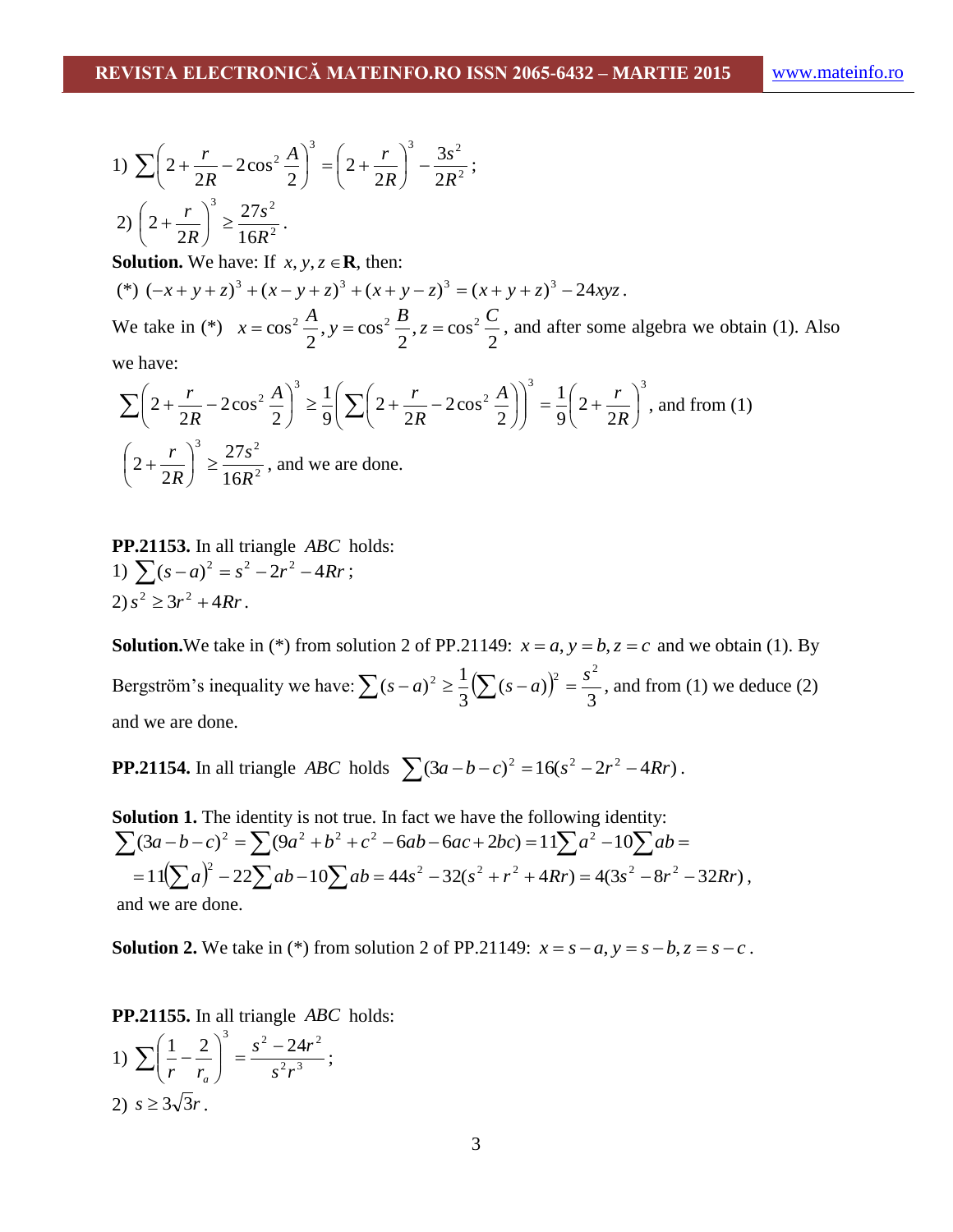**Solution 1.** We take in  $(*)$  from solution to PP.21152:  $r_a$  *r*<sub>b</sub> *r*<sub>c</sub> *z r y r*  $x = \frac{1}{x}$ ,  $y = \frac{1}{x}$ ,  $z = \frac{1}{x}$ , and after some algebra we obtain 1). We have:  $\sum \left| \frac{1}{x} - \frac{2}{x} \right| \ge \frac{1}{0} \sum \left| \frac{1}{x} - \frac{2}{x} \right| = \frac{1}{0x^3}$  $3 \left( \left( \left( \begin{array}{cc} 3 \end{array} \right) \right)$ 9  $1 \quad 2 \mid \mid \mid \mid \mid \mid \mid$ 9  $1 \quad 2 \Big)$ , 1  $r$   $r_a$   $\int$   $\frac{1}{2}$   $\left( \frac{\Delta}{r} \left( r - r_a \right) \right)$  9r  $\vert$  = J  $\backslash$  $\overline{\phantom{a}}$  $\setminus$ ſ  $\Big\}$ J  $\backslash$  $\overline{\phantom{a}}$  $\setminus$ ſ  $\left| \sum_{q} \frac{1}{q} \right| \sum_{r} \left| \frac{1}{r} - \right|$  $\int$  $\backslash$  $\overline{\phantom{a}}$  $\setminus$  $\sum \left(\frac{1}{r} - \frac{2}{r}\right)^3 \ge \frac{1}{9} \left(\sum \left(\frac{1}{r} - \frac{2}{r}\right)\right)^3 = \frac{1}{9r^3}$ , so by (1) yields that  $2x^3 = 0x^3$ 2  $2^{1/2}$ 9  $24r^2$  1  $s^2 r^3$  9*r*  $\frac{s^2 - 24r^2}{s^2} \ge \frac{1}{s^2}$ , and finnaly  $s \ge 3\sqrt{3}r$ , and we are done. **Solution 2.** We have  $\left|\frac{1}{n} - \frac{2}{n}\right| = \left|\frac{3-2(3-a)}{n^2}\right| = \frac{(2a-a)}{n^3n^3}$ 1 2)<sup>3</sup>  $(s-2(s-a))^{3}$   $(2a-s)^{3}$ *s r*  $a - s$ *sr*  $s-2(s-a)$ *r r<sup>a</sup>*  $\int_{0}^{3} = \frac{(2a-1)}{3}$ J  $\left(\frac{s-2(s-a)}{s-1}\right)$  $\setminus$  $\int_{0}^{5} = \left(\frac{s-2(s-1)}{s^r}\right)$  $\bigg)$  $\setminus$  $\overline{\phantom{a}}$  $\setminus$ ſ  $\left| -\frac{2}{\pi} \right| = \frac{3}{2(3-a)} \left| = \frac{(2a-3)}{3(3-a)} \right|$ . Also we have the relations:  $\sum a^3 - 3abc = (a+b+c)(a^2+b^2+c^2-ab-bc-ca), \sum a^2 = 2(s^2-r^2-4Rr),$  $\sum ab = s^2 + r^2 + 4rR$ . By above we obtain:  $\sum (2a-s)^3 = 8\sum a^3 - 12s\sum a^2 + 6s^2\sum a - 3s^3 =$  $= 8[2s(2s^2 - 2r^2 - 8Rr - s^2 - r^2 - 4Rr) + 3abc] - 24s(s^2 - r^2 - 4Rr) + 9s^3 =$  $= s(s^2 - 24r^2),$  so  $\sum \left| \frac{1}{r} - \frac{2}{r} \right| = \frac{s^2 - 24r^2}{s^2 s^3}$ 1 2)<sup>3</sup>  $s^2 - 24r^2$  $s^2r$  $s^2 - 24r$ *r r<sup>a</sup>*  $\int_{0}^{5} = \frac{s^{2} - s^{2}}{s^{2}}$ J  $\backslash$  $\overline{\phantom{a}}$  $\setminus$  $\sum \left(\frac{1}{r} - \frac{2}{r}\right)^3 = \frac{s^2 - 24r^2}{s^2r^3}$ , and (1) is proved.

(2) is the item 5.11 ( $s^2 \geq 27r^2$ ) from Bottema.

PP.21156. In all triangle *ABC* holds:

1) 
$$
\sum \left(1 - \frac{r}{2R} - 2\sin^2 \frac{A}{2}\right)^3 = \left(1 - \frac{r}{2R}\right)^3 - \frac{3r^2}{2R^2};
$$
  
2) 
$$
\left(1 - \frac{r}{2R}\right)^3 \ge \frac{27r^2}{16R^2}.
$$

**Solution.** We take in (\*) from solution to PP.21152 2  $, z = \sin$ 2  $, y = \sin$ 2  $x = \sin^2 \frac{A}{2}$ ,  $y = \sin^2 \frac{B}{2}$ ,  $z = \sin^2 \frac{C}{2}$  and after some algebra we obtain (1). We have:

$$
\sum \left(1 - \frac{r}{2R} - 2\sin^2\frac{A}{2}\right)^3 \ge \frac{1}{9} \left(\sum \left(1 - \frac{r}{2R} - 2\sin^2\frac{A}{2}\right)\right)^3 = \frac{1}{9} \left(1 - \frac{r}{2R}\right)^3, \text{ and by (1) we deduce that}
$$
  
that  $\left(1 - \frac{r}{2R}\right)^3 \ge \frac{27r^2}{16R^2}$ , and the proof is complete.

**PP.21157.** In all triangle *ABC* holds: 1)  $s^3 = (s-a)^3 + (s-b)^3 + (s-c)^3 + 12sRr$ ;  $2) 2s^2 \geq 27Rr$ .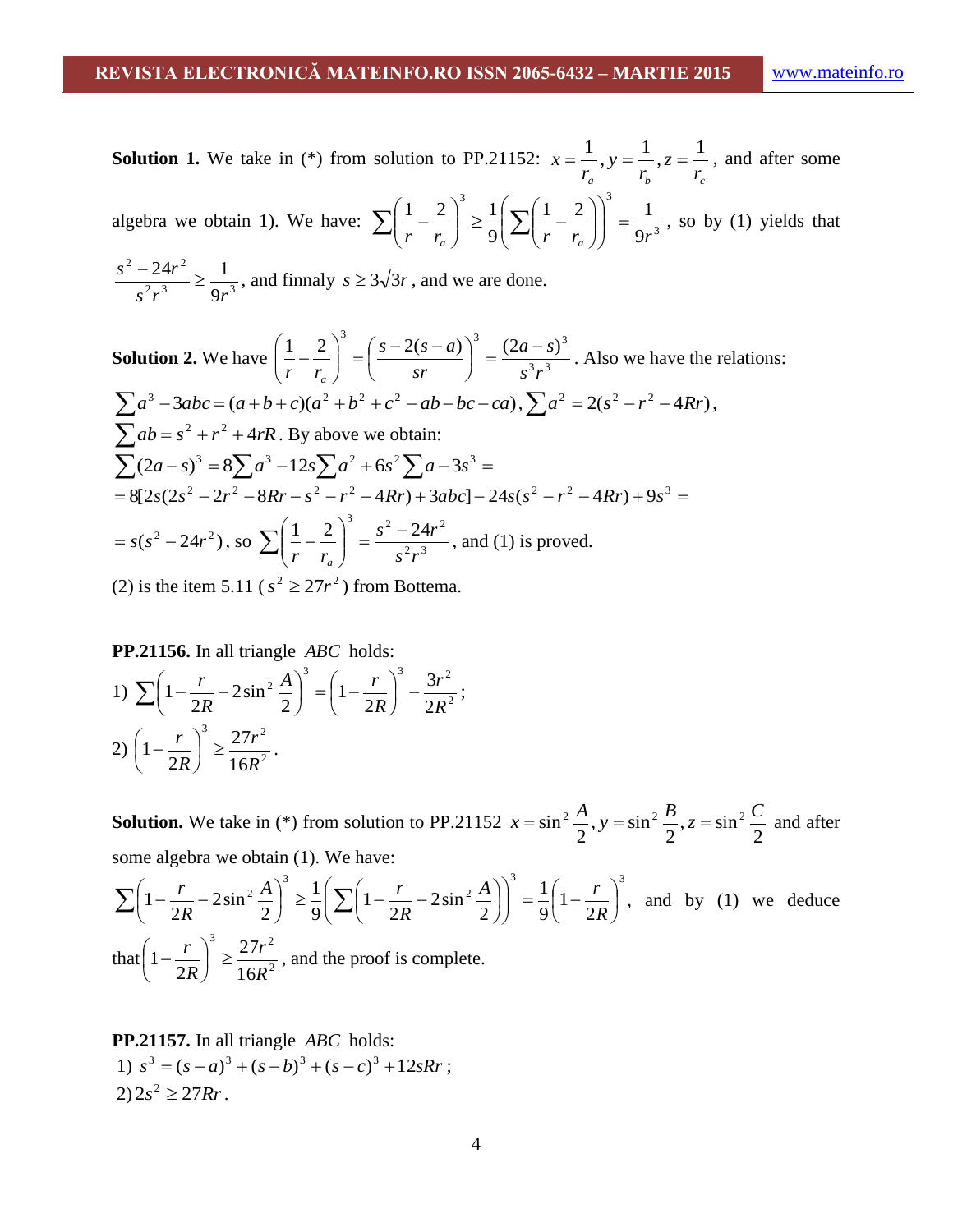**Solution 1**. We take in (\*) from solution to PP.21152:  $x = a$ ,  $y = b$ ,  $z = c$  and after some algebra yields (1), than by

$$
\frac{s^3 - 12sRr}{3} = \frac{\sum (s - a)^3}{3} \ge \left(\frac{1}{3}\sum (s - a)\right)^3 = \frac{s^3}{27}
$$
, follows (2), and we are done.

**Solution 2.** We have:

$$
s^3 = (s - a + s - b + s - c)^3 = (s - a)^3 + (s - b)^3 + (s - c)^3 +
$$
  
+ 3(s - a)(s - b)(s - a + s - b) + 3(s - b)(s - c)(s - b + s - c) +  
+ 3(s - a)(s - c)(s - a + s - c) + 6(s - a)(s - b)(s - c) =  $\sum (s - a)^3$  +  
+ 3 $\sum (as^2 - abs - acs + abc) + 6 \cdot \frac{s(s - a)(s - b)(s - c)}{s}$   
=  $\sum (s - a)^3 + 6s^3 - 6s\sum ab + 9abc + 6sr^2$   
=  $\sum (s - a)^3 + (s^3 - b^3s^2 - 6sr^2 - 24sRr + 36sRr + 6sr^2$   
=  $(s - a)^3 + (s - b)^3 + (s - c)^3 + 12sRr$ , so (1) is proved.  
The inequality (2) is the sign 5, 12 from Bottom. The proof is complete

The inequality (2) is the item 5.12 from Bottema. The proof is complete.

**PP.21158.** In all triangle *ABC* holds  $\sum (-a + 3b - c)^3 = 8s(s^2 - 24r^2)$ .

**Solution 1.** We have 
$$
ab + bc + ca = s^2 + r^2 + 4Rr
$$
,  $abc = 4Rrs$ ,  
\n $a^3 + b^3 + c^3 - 3abc = (a + b + c)[(a + b + c)^2 - 3(ab + bc + ca)] =$   
\n $= 2s(s^2 - 3r^2 - 12Rr)$ .  
\nSo,  $\sum (-a + 3b - c)^3 = \sum (4b - 2s)^3 = 8\sum (2b - s)^3 =$   
\n $= 8 \cdot [8\sum a^3 - 24abc + 24abc - 12s\sum a^2 + 6s^2\sum a - 3s^3] =$   
\n $= 8 \cdot [16s(s^2 - 3r^2 - 12Rr) + 96Rrs - 12s(\sum a)^2 + 24s\sum ab + 12s^3 - 3s^3] =$   
\n $= 8s \cdot [16s^2 - 48r^2 - 192Rr + 96Rr - 48s^2 + 24s^2 + 24r^2 + 96Rr + 9s^2] =$   
\n $= 8s(s^2 - 24r^2)$ , and we are done.

**Solution 2.** We take in (\*) from solution to PP.21152:  $x = s - a$ ,  $y = s - b$ ,  $z = s - c$ .

**PP.21159.** In all triangle *ABC* holds: 1)  $\sum \left| \frac{1}{n} - \frac{2}{h} \right| = \frac{3}{n^2 n^3}$ 1 2  $\int_0^3$   $s^2-12$  $s^2r$  $s^2 - 12Rr$ *r h<sup>a</sup>*  $\frac{s^{2} - s^{2}}{s^{2}}$ J  $\backslash$  $\overline{\phantom{a}}$  $\setminus$  $\sum \left(\frac{1}{r} - \frac{2}{h}\right)^3 = \frac{s^2 - 12Rr}{s^2r^3};$  $2) 2s^2 \geq 27Rr$ .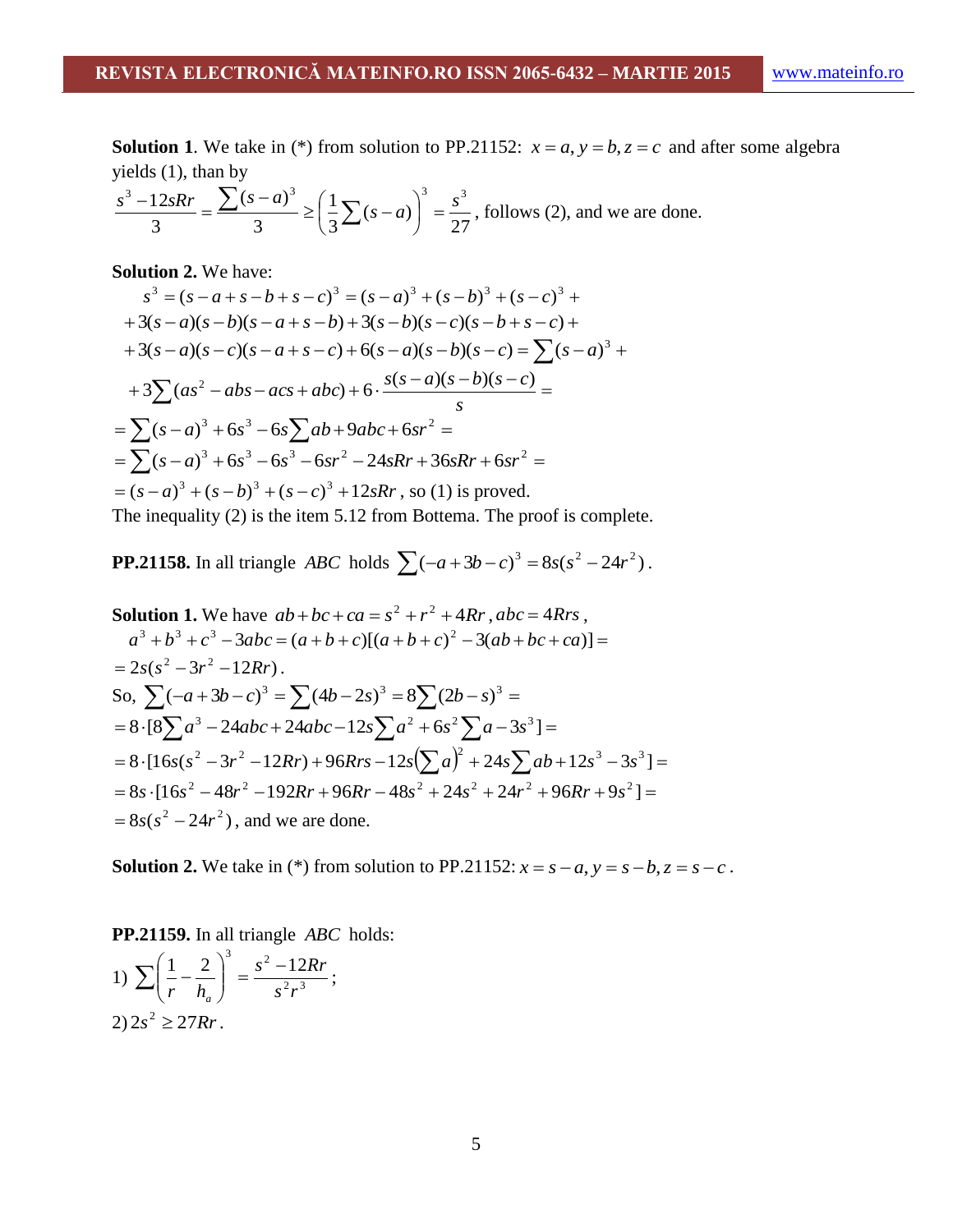**Solution 1.** We take in (\*) from solution to PP.21152  $h_b$ <sup>2</sup>  $h_c$ <sup>2</sup> *z h y h*  $x = \frac{1}{x}, y = \frac{1}{x}, z = \frac{1}{x}$  and after some algebra we obtain (1). We have:

$$
\sum \left(\frac{1}{r} - \frac{2}{h_a}\right)^3 \ge \frac{1}{9} \left(\sum \left(\frac{1}{r} - \frac{2}{h_a}\right)\right)^3 = \frac{1}{sr^3}, \text{ so } \frac{s^2 - 12Rr}{s^2r^3} \ge \frac{1}{9r^3}, \text{ which is equivalent with (2).}
$$

**Solution 2.** Denoting by *F* the area of triangle *ABC* by PP.1157 we have:  
\n
$$
\sum (s-a)^3 = s^3 - 12sRr. So,
$$
\n
$$
\sum \left(\frac{1}{r} - \frac{2}{h_a}\right)^3 = \sum \left(\frac{s}{F} - \frac{a}{F}\right)^3 = \frac{1}{F^3} \sum (s-a)^3 = \frac{s(s^2 - 12Rr)}{s^3r^3} = \frac{s^2 - 12Rr}{s^2r^3}.
$$

The inequality, (2), i.e.  $2s^2 \ge 27Rr$  is the item 5.12 from Bottema, and we are done.

**PP.21160.** In all triangle *ABC* holds  $(\sum a^2)^2$ 27  $\sum a^2$  $\bigg)^2 \leq 2 \sum a^4 + \frac{16s^4}{27}.$ 

**Solution.** Because  $\left(\sum a\right)^4 = \sum a^4 + 4\sum a^3b + 4\sum ab^3 + 6\sum a^2b^2 + 12\sum a^2bc$ , the inequality from the statement becomes:  $27\sum a^4 + 54\sum a^2b^2 \le 54\sum a^4 + \sum a^4 + 4\sum a^3b + 4\sum ab^3 + 6\sum a^2b^2 + 12\sum a^2bc$  $\Leftrightarrow$  7 $\sum a^4 + \sum a^3b + \sum ab^3 + 3\sum a^2bc \ge 12\sum a^2b^2$  (1) Applying Schur's inequality we obtain:  $\sum a^2 (a-b)(a-c) \ge 0 \Leftrightarrow \sum a^4 + \sum a^2bc \ge \sum a^3b + \sum ab^3$ , and with AM-GM inequality we deduce  $\sum a^3b + \sum ab^3 \ge 2\sum a^2b^2$ , so  $\sum a^4 + \sum a^2bc \ge 2\sum a^2b^2$ . We use also the inequality  $\sum a^4 \ge \sum a^2 b^2$ . By above yields that:  $7\sum a^4 + \sum a^3b + \sum ab^3 + 3\sum a^2bc = 3(\sum a^4 + \sum a^2bc) + \sum a^3b + \sum ab^3 + 4\sum a^4 \ge$ Figure  $\sum_{i=1}^{n} a_i b + \sum_{i=1}^{n} a_i b^2 \ge \sum_{i=1}^{n} a_i b^2$ , we also the inequality  $\sum_{i=1}^{n} a_i^4 \ge \sum_{i=1}^{n} a_i^2 b^2$ .<br>  $\sum_{i=1}^{n} a_i^4 + \sum_{i=1}^{n} a_i^3 b + \sum_{i=1}^{n} a_i^3 b^2 + 3 \sum_{i=1}^{n} a_i^3 b^2 = 3(\sum_{i=1}^{n} a_i^4 + \sum_{i=1}^{n} a_i^3 b^$  $\geq 6\sum a^2b^2 + 2\sum a^2b^2 + 4\sum a^2b^2 = 12\sum a^2b^2$ , and the proof is complete.

**PP.21163.** Prove that  $(x + y)^{2n+1} - x^{2n+1} - y^{2n+1}$  is divisible by  $xy(x+y)$ , for all  $n \in N$ .

**Solution.** We have:

$$
x^{2n+1} + y^{2n+1} = (x+y)(x^{2n} - x^{2n-1}y + ... - xy^{2n-1} + y^{2n}),
$$
 so  

$$
(x+y)^{2n+1} - x^{2n+1} - y^{2n+1}
$$
 is divisible by  $x + y$  (1)

On the other hand, he have:

$$
(x+y)^{2n+1} - x^{2n+1} - y^{2n+1} =
$$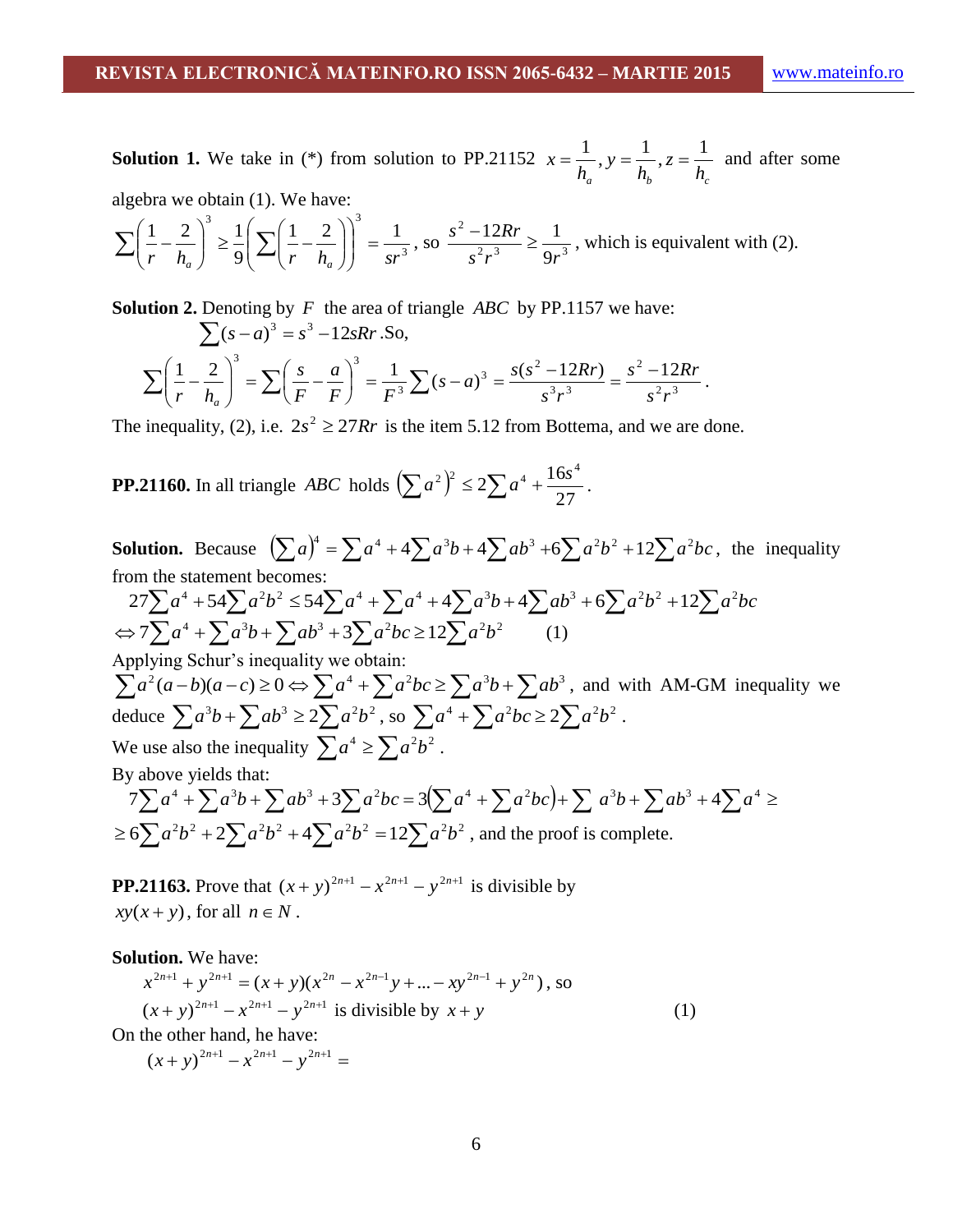$$
= \binom{2n+1}{1} x^{2n} y + \binom{2n+1}{2} x^{2n-1} y^2 + \dots + \binom{2n+1}{2n-1} xy^{2n-1} + \binom{2n+1}{2n} xy^{2n} \tag{2}
$$

From (1) and (2) follows the desired result.

**PP.21164.** In all triangle *ABC* holds 
$$
\sum ctg \frac{A}{2} \left( 1 - ctg^2 \frac{B}{2} \right) \left( 1 - ctg^2 \frac{C}{2} \right) = \frac{4s}{r}
$$
.

Solution. It well-known that 
$$
ctg \frac{A}{2} = \frac{s-a}{r}
$$
 and  $\sum ctg \frac{A}{2} = \prod ctg \frac{A}{2}$ . We obtain  
\n
$$
\sum ctg \frac{A}{2} = \frac{(s-a)(s-b)(s-c)}{r^3} = \frac{s(s-a)(s-b)(s-c)}{sr^3} = \frac{s^2r^2}{sr^3} = \frac{s}{r};
$$
\n
$$
\sum \left(ctg^2 \frac{A}{2}ctg \frac{B}{2} + ctg \frac{A}{2}ctg^2 \frac{B}{2}\right) = \sum \frac{(s-a)(s-b)}{r^2} \cdot \frac{s-a+s-b}{r} =
$$
\n
$$
= \frac{1}{r^3} \sum c(s-a)(s-b) = \frac{1}{r^3} \sum (s^2c - acs - bcs + abc) =
$$
\n
$$
= \frac{1}{r^3} (2s^3 - 2s \sum ab + 3abc) = \frac{1}{r^3} (2s^3 - 2s^3 - 2sr^2 - 8Rrs + 12Rrs) = \frac{4Rs - 2rs}{r^2},
$$
\nand  $\sum ctg \frac{A}{2} ctg \frac{B}{2} = \sum \frac{(s-a)(s-b)}{r^2} = \frac{1}{r^2} (3s^2 - 4s^2 + \sum ab) = \frac{r+4R}{r}.$   
\nYields that:  $\sum ctg \frac{A}{2} \left(1 - ctg^2 \frac{B}{2}\right) \left(1 - ctg^2 \frac{C}{2}\right) =$ \n
$$
= \sum ctg \frac{A}{2} - \sum \left(ctg^2 \frac{A}{2}ctg \frac{B}{2} + ctg \frac{A}{2}ctg^2 \frac{B}{2}\right) + \prod ctg \frac{A}{2} \sum ctg \frac{A}{2}ctg \frac{B}{2} =
$$
\n
$$
= \frac{s}{r} + \frac{2rs - 4Rs}{r^2} + \frac{s}{r} \cdot \frac{r+4R}{r} = \frac{4s}{r},
$$
 and the proof is complete.

**PP.21165.** If 
$$
x, y, z > 0
$$
, then 
$$
\prod \frac{(x + y)^7 - x^7 - y^7}{(x + y)^5 - x^5 - y^5} \ge \frac{343}{125} \left(\sum xy\right)^3.
$$

**Solution.** After some algebra we obtain that:

 $(x^2 + xy + y^2)$ 5 7  $(x + y)$  $(x + y)^7 - x^7 - y^7 = 7$ 5 5 5  $7 \t 7 \t 7$  $x^2 + xy + y$  $(x + y)^5 - x^5 - y^5$  $\frac{x+y}{(x+y)^2-x^2-y^2} = \frac{7}{2}(x^2+xy+1)$  $+ y)^5 - x^5$  –  $\frac{+y}{s} + \frac{y^7 - x^7 - y^7}{s} = \frac{7}{s} (x^2 + xy + y^2)$ , so the inequality to prove is equivalent, successively with:

$$
(x^{2} + xy + y^{2})(y^{2} + yz + z^{2})(z^{2} + zx + x^{2}) \ge (xy + yz + zx)^{2}
$$
  
\n
$$
\Leftrightarrow \sum x^{4}y^{2} + \sum x^{2}y^{4} + 3x^{2}y^{2}z^{2} + 2\sum x^{3}y^{2}z + 2\sum x^{3}yz^{2} + \sum x^{3}y^{3} + \sum x^{4}yz \ge
$$
  
\n
$$
\ge \sum x^{3}y^{3} + 3\sum x^{3}y^{2}z + 3\sum x^{3}yz^{2} + 6x^{2}y^{2}z^{2}
$$
  
\n
$$
\Leftrightarrow \sum x^{4}yz + \sum x^{4}y^{2} + \sum x^{2}y^{4} \ge \sum x^{3}y^{2}z + \sum x^{3}yz^{2} + 3x^{2}y^{2}z^{2}.
$$
  
\nBecause  $\sum x^{4}yz \ge 3x^{2}y^{2}z^{2}$ , it remains to show that: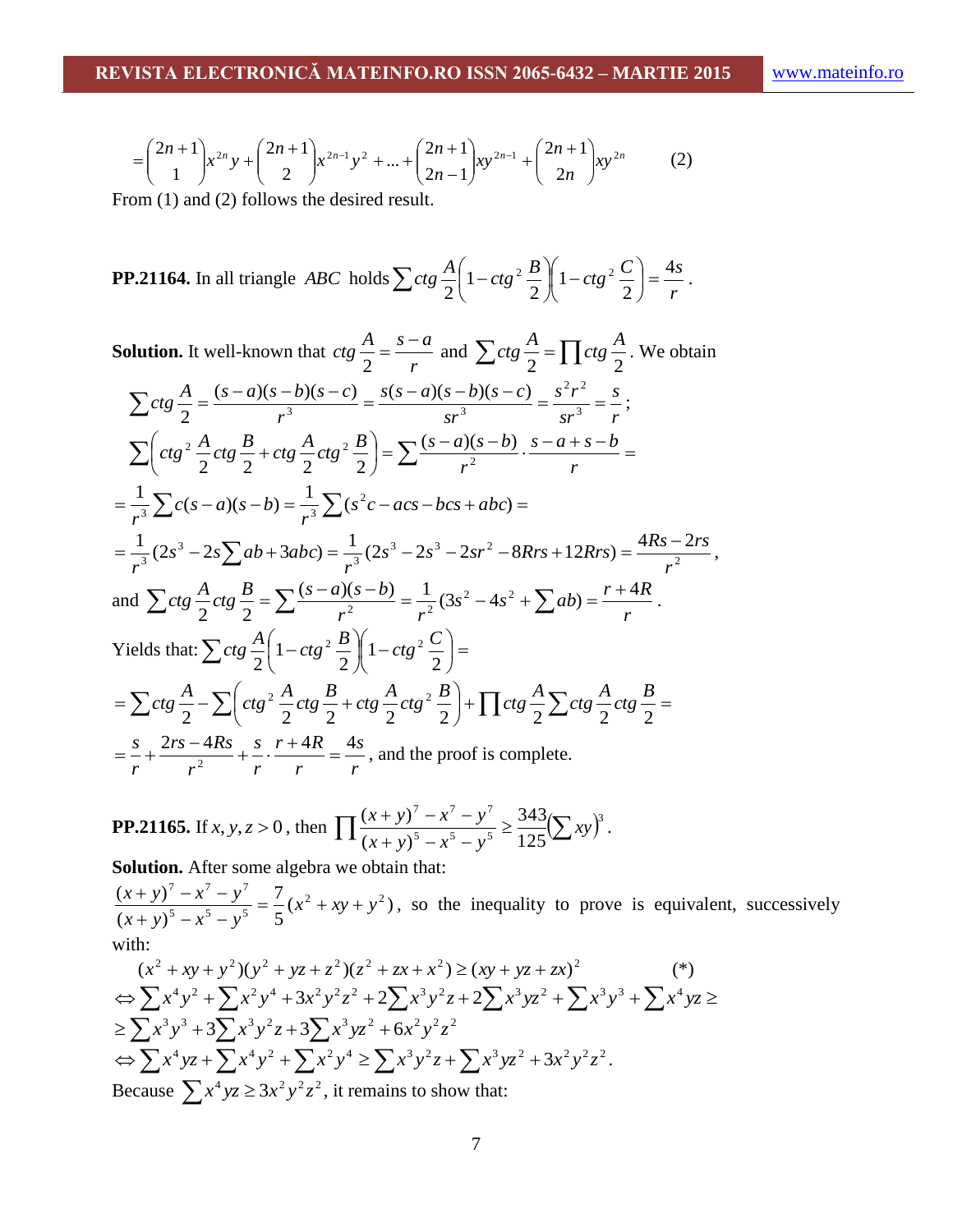$$
\sum x^4 y^2 + \sum x^2 y^4 \ge \sum x^3 y^2 z + \sum x^3 y z^2 \tag{1}
$$

But  $(4,2,0)$   $\geq$   $(3,2,1)$  and applying Muirhead's inequality, we obtain:

$$
\sum_{sym} x^4 y^2 \ge \sum_{sym} x^3 y^2 z
$$
, i.e. exactly (1).

Other proof for (1) is with the AM-GM inequality. Indeed, we have that:

$$
x^4y^2 + x^2z^4 \ge 2x^3yz^2; y^4z^2 + x^4y^2 \ge 2x^2y^3z; z^4x^2 + z^2y^4 \ge 2z^3xy^2; \ny^4x^2 + z^2x^4 \ge 2x^3y^2z; z^4y^2 + y^4x^2 \ge 2z^2y^3x; x^4z^2 + y^2z^4 \ge 2z^3yx^2,
$$

which by adding up yields (1), and the proof is complete.

**PP.21166.** Prove that  $(x + y + z)^{2n+1} - x^{2n+1} - y^{2n+1} - z^{2n+1}$  is divisible by  $(x+y)(y+z)(z+x)$  for all  $n \in N$ .

**Solution.** Because  $a^n - b^n$  is divisible by  $a - b$  and  $a^{2n+1} + b^{2n+1}$  is divisible by  $a + b$ , we have:  $(x+y+z)^{2n+1}$  -  $x^{2n+1}$  is divisible by  $x+y+z-x=y+z$  and  $y^{2n+1}+z^{2n+1}$  is divisible by  $y+z$ , so  $(x + y + z)^{2n+1} - x^{2n+1} - y^{2n+1} - z^{2n+1}$  is divisible by  $y + z$ similarly  $(x+y+z)^{2n+1} - x^{2n+1} - y^{2n+1} - z^{2n+1}$  is divisible by  $x+y$ , respectively  $(x + y + z)^{2n+1} - x^{2n+1} - y^{2n+1} - z^{2n+1}$  is divisible by  $z + x$ , and the conclusion follows.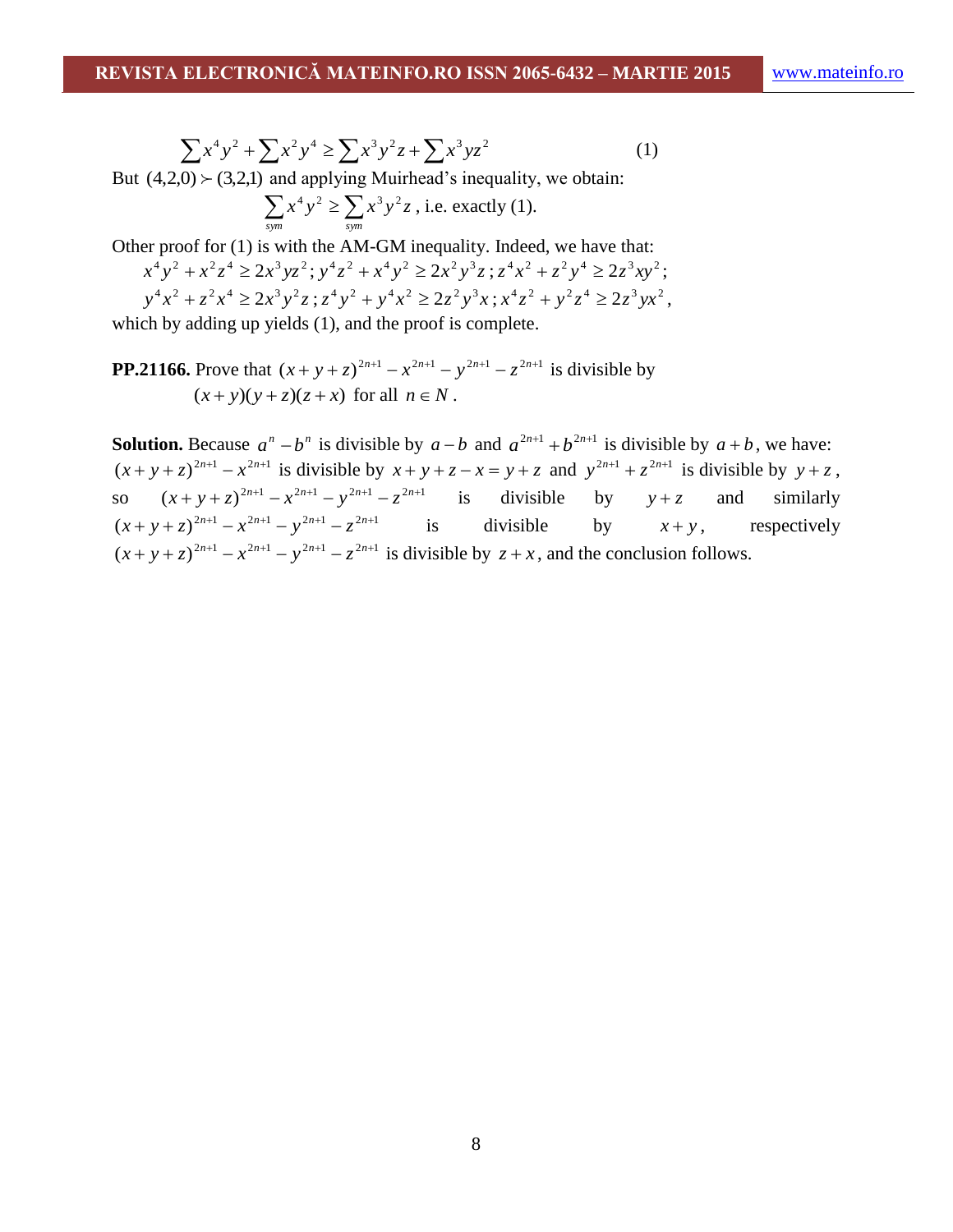# **2. Other solutions from some problems from The Pentagon journal**

**By Nela Ciceu, Roşiori, Bacău, Romania**

#### **And**

#### **Roxana Mihaela Stanciu, Buzău, Romania**

Problem 722. Proposed by Tom Moore, Bridgewater State University, Bridgewater, MA.

Characterize those positive integers *n* for which  $2^{n^2} + 1$  may be a prime number.

#### *Solution:*

For  $n = 1$ ,  $2^1 + 1 = 3$  is prime number.

We shall prove that if *n* is not a power of 2, then  $2^{n^2} + 1$  is composite. Let  $n = 2^t \cdot s$ , where  $t \ge 0$  and  $s > 1$  is odd. We have that:

$$
2^{n^2} + 1 = (2^{2^t})^s + 1 = ((2^{2^t} + 1) - 1)^s + 1 = M(2^{2^t} + 1) + (-1)^s + 1 =
$$
  
= M(2^{2^t} + 1)

necessary but not sufficient for that

$$
2^{n^2}+1
$$

to be prime number is that  $n = 2^t$ , with  $t \ge 0$ .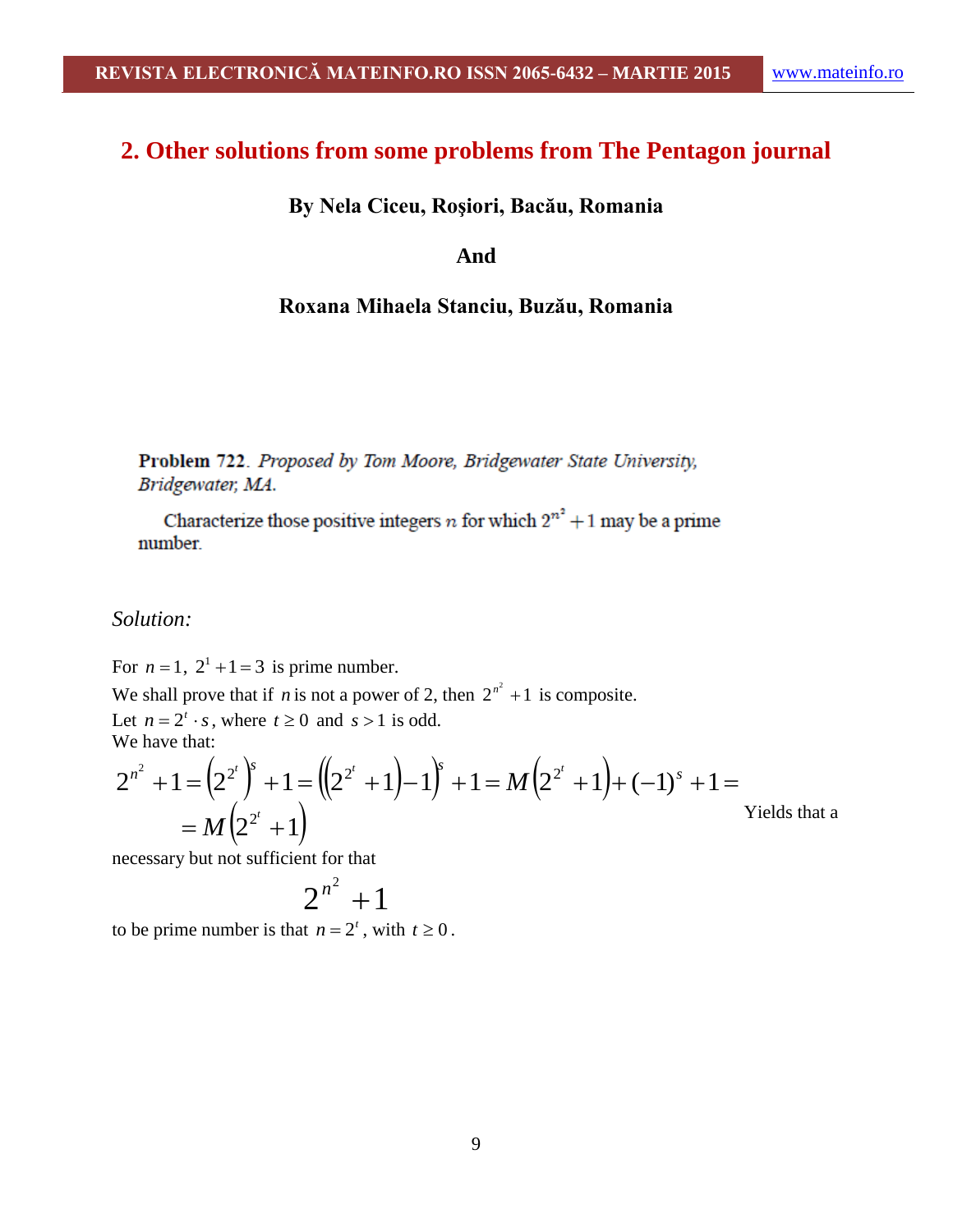Problem 723. Proposed by Tom Moore, Bridgewater State University, Bridgewater, MA.

Prove that there are infinitely many primitive Pythagorean triples  $(a, b, c)$ , like  $(5, 12, 13)$ , with hypotenuse c such that the odd leg is a pentagonal number and the even leg is consecutive with the hypotenuse.

#### *Solution:*

A primitive Pythagorean triples is on form

$$
a = m^2 - n^2
$$
,  $b = 2mn$ ,  $c = m^2 + n^2$ ,

where *m* and *n* are coprime, with different parity and  $m > n$ . Because *b* and *c* are consecutive we have  $m^2 + n^2 = 2mn + 1 \Leftrightarrow (m-n)^2 = 1$ , so  $m = n+1$ . The odd leg i.e.  $a = m^2 - n^2$  must be pentagonal n umber , i.e. we must find *k* such that

$$
2n+1=\frac{k(3k-1)}{2}\Leftrightarrow n=\frac{3k^2-k-2}{4}.
$$

Because *n* is positive integer we can take  $k = 4k + 2$ , where *t* is positive integer. We obtain:

$$
n = 12t^2 + 11t + 2 \text{ and } m = 12t^2 + 11t + 3.
$$

The numbers  $m$ ,  $n$  are consecutive, so is coprime and with different parity. Therefore, yields the following family of Pythagorean primitive triangles with the properties of enunciation:

$$
a = \frac{(4t+2)[3(4t+2)-1]}{2}, b = 2(12t^2+11t+2)(12t^2+11t=3),
$$
  

$$
c = 2(12t^2+11t+2)(12t^2+11t+3)+1.
$$

**Remark.** We can take also  $k = 4t + 1$ , and we obtain other family of triangles with  $n = 12t^2 + 5t$ and  $m = 12t^2 + 5t + 1$ .

The proof is complete.

### Problem 724. Proposed by Tom Moore, Bridgewater State University, Bridgewater, MA.

Let  $T_n = \frac{n(n+1)}{2}$  be the *n*th triangular number. Prove that the fraction

$$
\frac{T_2T_4T_6\cdots T_{2n}}{T_1T_3T_5\cdots T_{2n-1}}
$$

is always an integer.

*Solution:*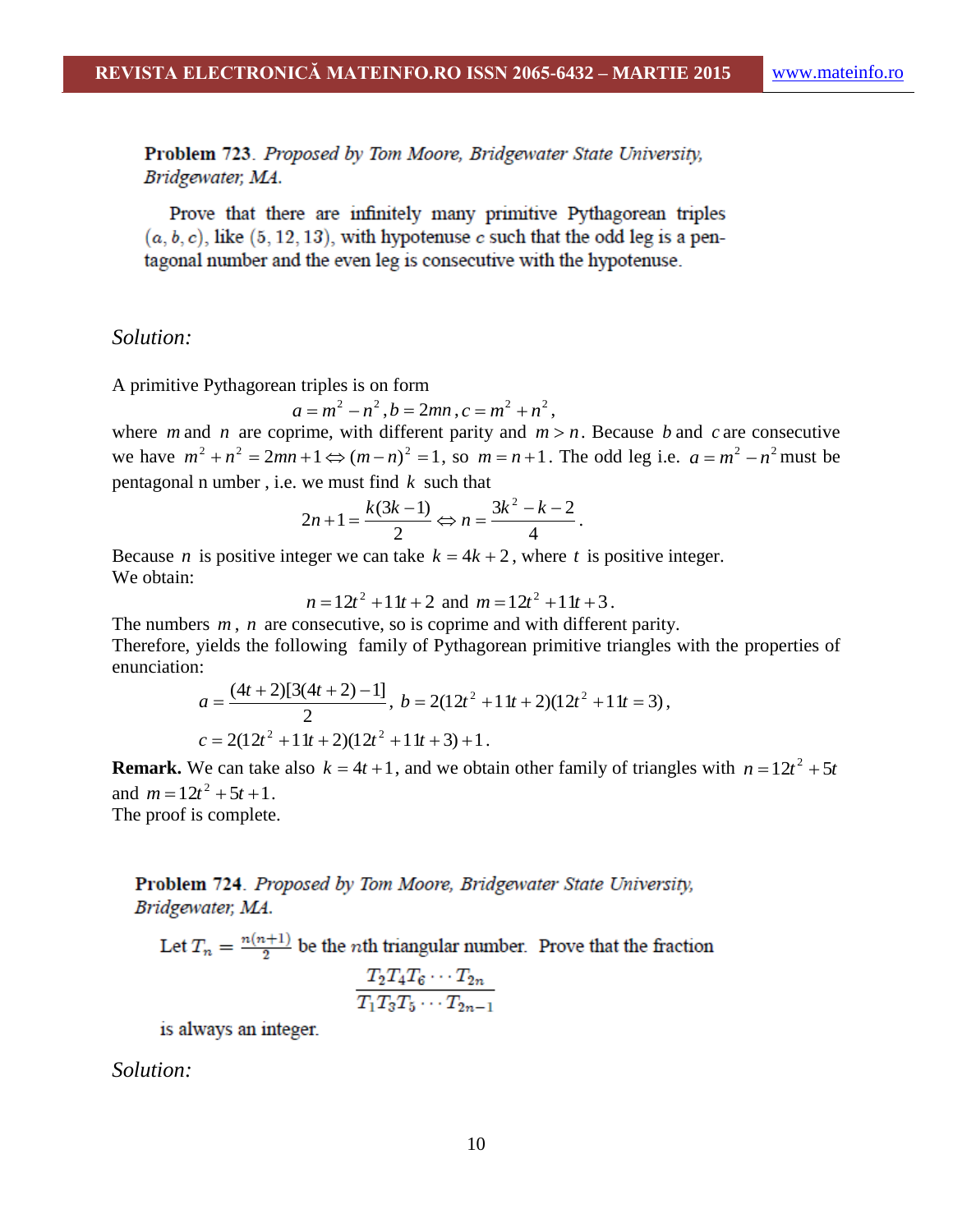We have:

$$
\frac{T_2 T_4 ... T_{2n}}{T_1 T_3 ... T_{2n-1}} = \frac{2 \cdot 3 \cdot 4 \cdot 5 \cdot ... \cdot (2n)(2n+1)}{1 \cdot 2 \cdot 3 \cdot 4 \cdot ... \cdot (2n-1)(2n)} = 2n+1
$$
, and we are done.

Problem 725. Proposed by Tom Moore, Bridgewater State University, Bridgewater, MA.

It is known that each integer  $n > 11$  is the sum of two composite numbers but the usual proof of this uses two different expressions, one for  $n$  even and one for  $n$  odd. If we restrict our attention to certain sequences of the natural numbers, then we can find one expression for each of the numbers in the sequence as a sum of two composite numbers, regardless of parity. Do this for the squares greater than 9 and the triangular numbers greater than 10.

*Solution:*

We have:

- $n^2 = 4 + (n-2)(n+2)$ ; for  $n \ge 4$ , the number  $(n-2)(n+2)$  is composite
- $\bullet$ 2  $6 + \frac{(n-3)(n+4)}{2}$ 2  $\frac{n(n+1)}{n} = 6 + \frac{(n-3)(n+4)}{n}$ ; for  $n \ge 5$ ,  $n-3$  and  $n+4$  have different parity so the number 2  $\frac{(n-3)(n+4)}{2}$  is composite.

The proof is complete

Problem 726. Proposed by Jose Luis Diaz-Barrero, BARCELONA TECH, Barcelona, Spain.

Let  $x, y$ , and  $z$  be positive real numbers. Prove that

$$
\left(\frac{1}{x} + \frac{1}{y} + \frac{1}{z}\right)\left(\frac{xy}{y+z} + \frac{yz}{z+x} + \frac{zx}{x+y}\right) \ge \frac{9}{2}.
$$

*Solution:*

**Solution 1.** We denotes: *c z b y a*  $x = \frac{1}{x}, y = \frac{1}{x}, z = \frac{1}{x}$  with  $a, b, c > 0$  the inequality of the enunciation

becomes:

$$
LHS = (a+b+c)\sum_{\text{cyclic}} \frac{c}{a(b+c)} \ge \frac{9}{2}
$$
 (1)

We have: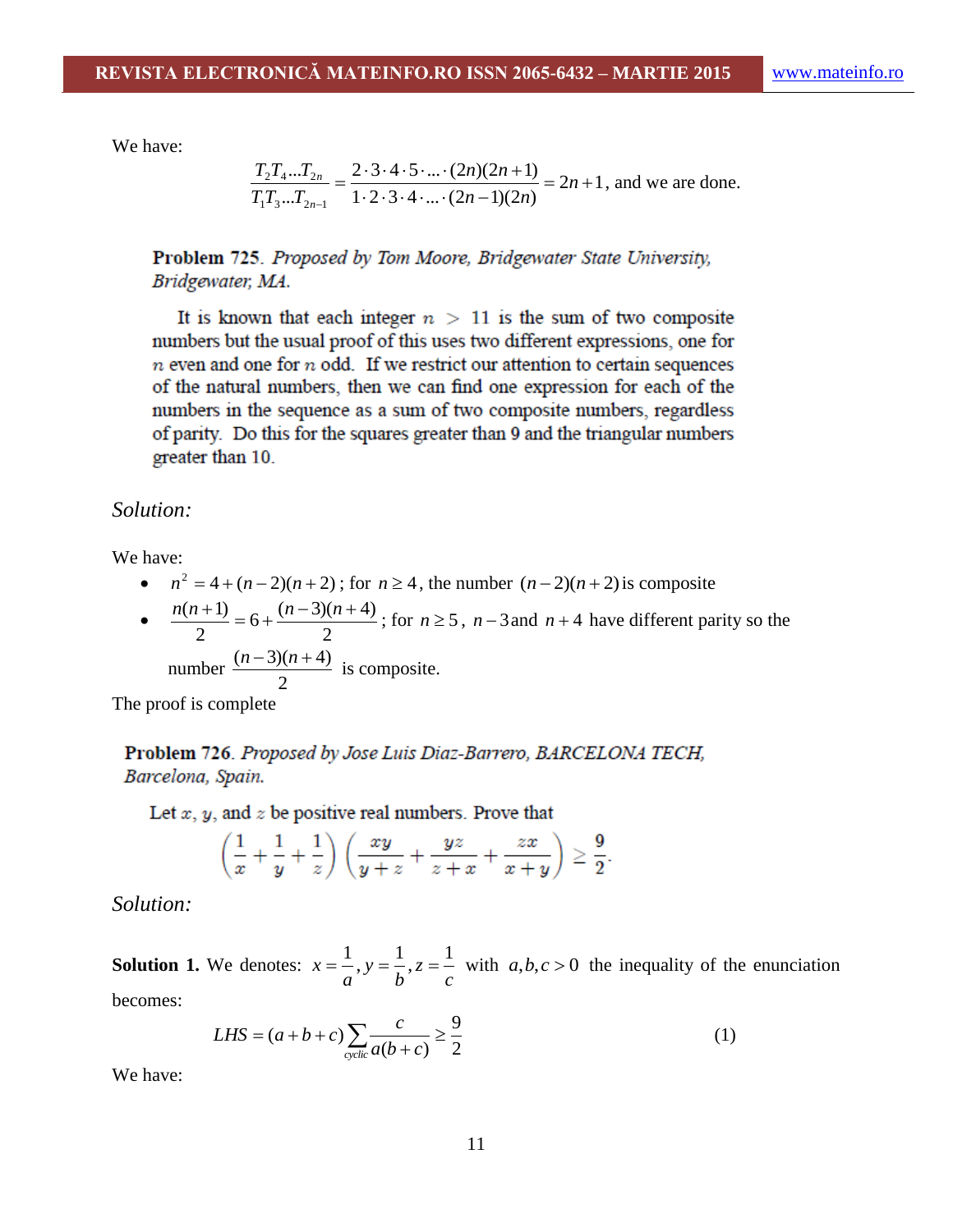$$
LHS = (a+b+c)\sum_{\text{cyclic}}\frac{c}{a(b+c)} = \sum_{\text{cyclic}}\frac{c}{b+c} + \sum_{\text{cyclic}}\frac{bc}{a(b+c)} + \sum_{\text{cyclic}}\frac{c^2}{ab+ac} =
$$

$$
= \sum_{\text{cyclic}}\frac{c^2}{ab+ac} + \sum_{\text{cyclic}}\frac{ac+bc}{a(b+c)} = \sum_{\text{cyclic}}\frac{c^2}{ab+ac} + \sum_{\text{cyclic}}\frac{c(a+b)}{a(b+c)} \tag{2}
$$

By the inequality of Harald Bergström we deduce that:

$$
\sum_{\text{cyclic}} \frac{c^2}{ab+ac} \ge \frac{(a+b+c)^2}{\sum_{\text{cyclic}} (ab+ac)} = \frac{(a+b+c)^2}{2(ab+bc+ca)} \ge \frac{3(ab+bc+ca)}{2(ab+bc+ca)} = \frac{3}{2},
$$

so from (2) we obtain that:

$$
LHS \ge \frac{3}{2} + \sum_{\text{cyclic}} \frac{c(a+b)}{a(b+c)} \stackrel{AM-GM}{\ge} \frac{3}{2} + 3\sqrt{\frac{c(a+b)}{a(b+c)} \cdot \frac{a(b+c)}{b(c+a)} \cdot \frac{b(c+a)}{c(a+b)}} = \frac{3}{2} + 3 = \frac{9}{2}, \text{ Q.E.D.}
$$

**Solution 2.** We have:

$$
LHS = \left(\frac{1}{x} + \frac{1}{y} + \frac{1}{z}\right) \sum_{\text{cyclic}} \frac{xy}{y+z} = \sum_{\text{cyclic}} \frac{y}{y+z} + \sum_{\text{cyclic}} \frac{x}{y+z} + \sum_{\text{cyclic}} \frac{xy}{z(y+z)} \ge \frac{N^{e\text{sbitt}}}{z}
$$
\n
$$
\ge \frac{N^{e\text{sbitt}}}{2} + \sum_{\text{cyclic}} \frac{xy + yz}{z(y+z)} = \frac{3}{2} + \sum_{\text{cyclic}} \frac{y(x+z)}{z(y+z)} \ge \frac{3}{2} + 3\sqrt[3]{\frac{y(x+z)}{z(y+z)} \cdot \frac{z(y+x)}{x(z+x)} \cdot \frac{x(z+y)}{y(x+y)}} = \frac{3}{2} + 3 = \frac{9}{2}, \text{Q.E.D.}
$$

Problem 727. Proposed by Jose Luis Diaz-Barrero, BARCELONA TECH, Barcelona, Spain.

Let  $\alpha$ ,  $\beta$ ,  $\gamma$  be the measure of the angles of a triangle ABC. Prove that

$$
\sum_{\text{cyclic}} \frac{\sin \alpha}{4 \sin \beta + 5 \sqrt{\sin \alpha \sin \beta}} \ge \frac{1}{3}.
$$

*Solution:*

We have:

$$
LHS = \sum_{\text{cyclic}} \frac{\sin \alpha}{4 \sin \beta + 5 \sqrt{\sin \alpha \sin \beta}} \ge \sum_{\text{cyclic}} \frac{2 \sin \alpha}{8 \sin \beta + 5 (\sin \alpha + \sin \beta)} =
$$
  
=  $2 \sum_{\text{cyclic}} \frac{\sin \alpha}{13 \sin \beta + 5 \sin \alpha} = 2 \sum_{\text{cyclic}} \frac{\sin^2 \alpha}{5 \sin^2 \alpha + 13 \sin \alpha \sin \beta} \ge \sum_{\text{cyclic}} \frac{8 \text{ergstrom}}{\sum_{\text{cyclic}} (5 \sin^2 \alpha + 13 \sin \alpha \sin \beta)} =$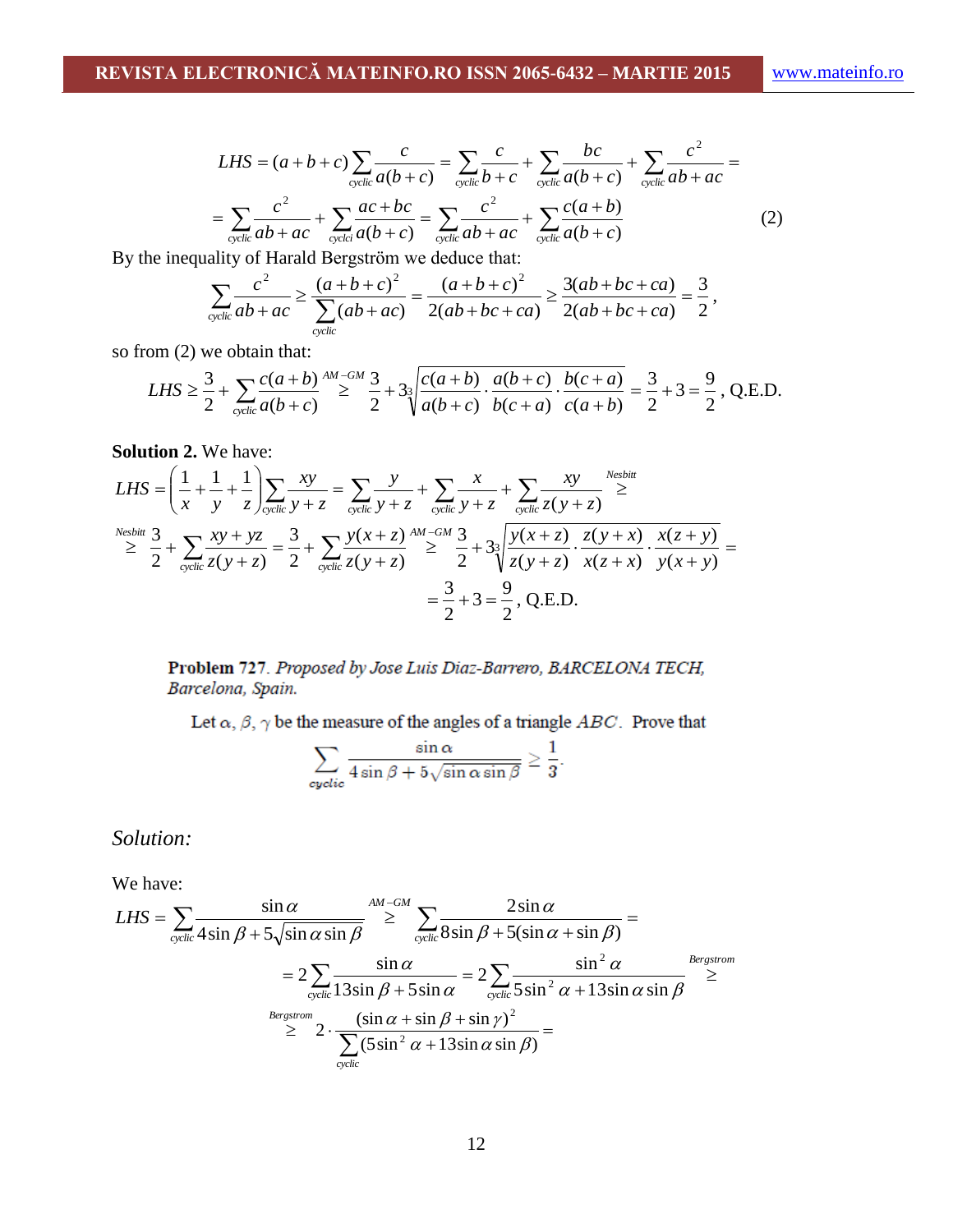$$
= 2 \cdot \frac{(\sin \alpha + \sin \beta + \sin \gamma)^2}{5(\sin^2 \alpha + \sin^2 \beta + \sin^2 \gamma) + 13(\sin \alpha \sin \beta + \sin \beta \sin \gamma + \sin \gamma \sin \alpha)} =
$$
  
=  $2 \cdot \frac{(\sin \alpha + \sin \beta + \sin \gamma)^2}{5(\sin \alpha + \sin \beta + \sin \gamma)^2 + 3(\sin \alpha \sin \beta + \sin \beta \sin \gamma + \sin \gamma \sin \alpha)},$ 

and because

$$
(\sin \alpha + \sin \beta + \sin \gamma)^2 \ge 3(\sin \alpha \sin \beta + \sin \beta \sin \gamma + \sin \gamma \sin \alpha),
$$

we obtain that:

$$
U \ge 2 \cdot \frac{\left(\sin \alpha + \sin \beta + \sin \gamma\right)^2}{5\left(\sin \alpha + \sin \beta + \sin \gamma\right)^2 + \left(\sin \alpha + \sin \beta + \sin \gamma\right)^2} = \frac{2\left(\sin \alpha + \sin \beta + \sin \gamma\right)^2}{6\left(\sin \alpha + \sin \beta + \sin \gamma\right)^2} = \frac{1}{3}, \text{ Q.E.D.}
$$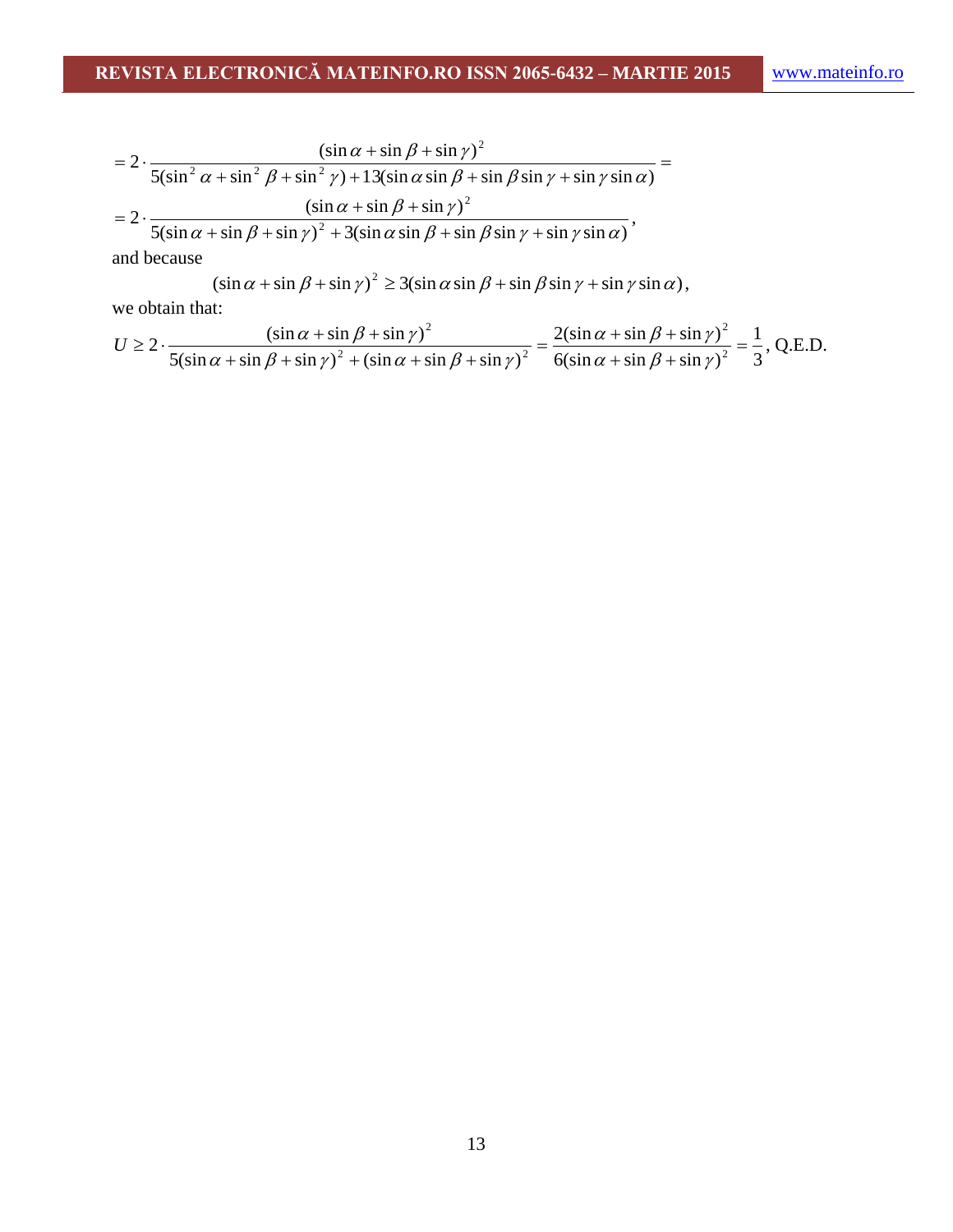## **3.Inegalităţi cu radicali**

### **Prof. Ciobîcă C Constantin, Colegiul Vasile Lovinescu , Fălticeni**

1. Să se demonstreze inegalitatea:

 $\sqrt{3n+2m+1} + \sqrt{5n+2m+3} \leq 2 \cdot \sqrt{4n+2m+2}$ ;  $\forall n \in N, \forall m \in N$ 

Rezolvare:

Ridicăm la puterea a doua şi obţinem:  $3n + 2m + 1 + 5n + 2m + 3 + 2\sqrt{(3n + 2m + 1) \cdot (5n + 2m + 3)} \le 16n + 8m + 8$  $2 \cdot \sqrt{(3n+2m+1)\cdot(5n+2m+3)} \leq 8n+4m+4 \Rightarrow$  $\sqrt{(3n+2m+1)(5n+2m+3)} \le 4n+2m+2$ Ridicăm la puterea a doua şi obţinem:  $(3n+2m+1)\cdot(5n+2m+3)\leq(4n+2m+2)^2$  $15n^2 + 6nm + 9n + 10nm + 4m^2 + 6m + 5n + 2m + 3 \le 16n^2 + 4m^2 + 4 + 16nm + 16n + 8m$  $n^2 + 2n + 1 \ge 0 \Rightarrow (n+1)^2 \ge 0; \forall n \in \mathbb{N}$ 

2. Să se demonstreze  $\frac{1}{2}$  inegalitatea:  $\sqrt{(2p+1)n+5} + \sqrt{(2p+3)n+15} \leq 2\sqrt{(2p+2)n+10}$ ;  $\forall n \in \mathbb{N}, \forall p \in \mathbb{N}$ Rezolvare:

Ridicăm la puterea a doua şi obţinem:

$$
2pn + n + 5 + 2pn + 3n + 15 + 2 \cdot \sqrt{[(2p + 1)n + 5] \cdot [(2p + 3)n + 15]} \le 8pn + 8n + 40
$$
  
\n
$$
2 \cdot \sqrt{[(2p + 1)n + 5] \cdot [(2p + 3)n + 15]} \le 4pn + 4n + 20 \Rightarrow
$$
  
\n
$$
\Rightarrow \sqrt{(2pn + n + 5) \cdot (2pn + 3n + 15)} \le 2pn + 2n + 10
$$
  
\nRidicäm la puterea a doua și obținem:  
\n
$$
(2pn + n + 5) \cdot (2pn + 3n + 15) \le (2pn + 2n + 10)^2
$$
  
\n
$$
4p^2n^2 + 6pn^2 + 30pn + 2pn^2 + 3n^2 + 15n + 10pn + 15n + 75 \le
$$
  
\n
$$
\le 4p^2n^2 + 4n^2 + 100 + 8pn^2 + 40pn + 40n
$$
  
\n
$$
n^2 + 10n + 25 \ge 0 \Rightarrow (n + 5)^2 \ge 0, \forall n \in N
$$
  
\n3. Să se demonstrateze

inegalitatea: 
$$
\sqrt{an+p} + \sqrt{bn+q} \le 2 \cdot \sqrt{\frac{a+b}{2}n + \frac{p+q}{2}}; \forall n \in N, a, b, p, q \in R^*
$$
.  
Boxolver:

Ridicăm la puterea a doua și obținem:  

$$
an + p + bn + q + 2 \cdot \sqrt{(an + p) \cdot (bn + q)} \le 2(a + b)n + 2p + 2q
$$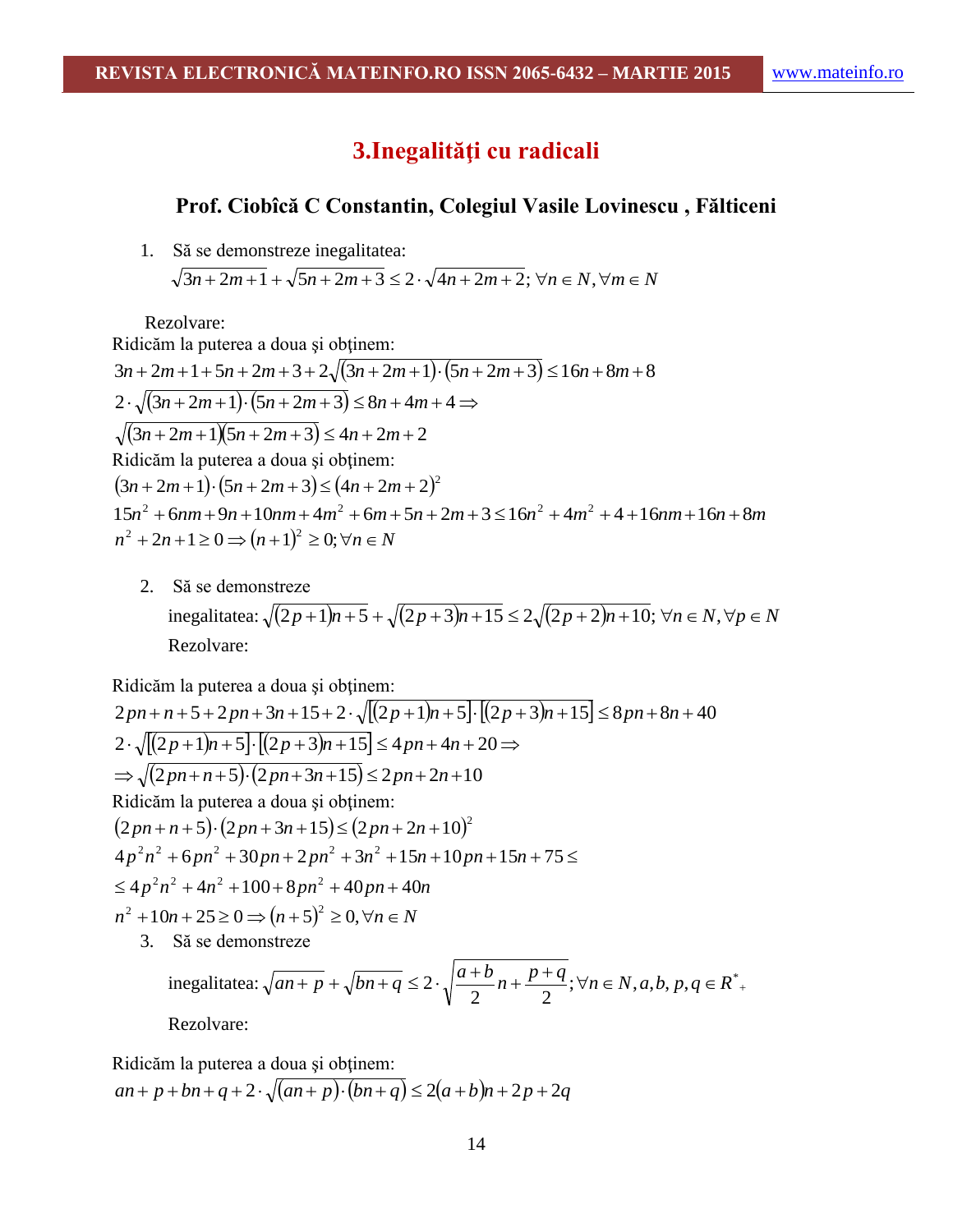$$
2 \cdot \sqrt{(an+p)\cdot(bn+q)} \le an + bn + p + q
$$
  
Radioăm la puterea a doua și obținem:  

$$
4 \cdot (an+p) \cdot (bn+q) \le (an + bn + p + q)^2 \Rightarrow
$$

$$
(4an+4p) \cdot (bn+q) \le a^2n^2 + b^2n^2 + p^2 + q^2 + 2abn^2 + 2anp + 2anq + 2bnp + 2bnq + 2pq
$$

$$
(4an+4p) \cdot (bn+q) = 4an^2 + 4anq + 4pbn + 4pq
$$

$$
a^2n^2 + b^2n^2 + p^2 + q^2 - 2abn^2 + 2anp - 2anq - 2bnp + 2bnq - 2pq \ge 0
$$

$$
(an - bn + p - q)^2 \ge 0; \quad \forall n \in N, a, b, p, q \in R^*
$$
  
4. Să se demonstrateze  
inegalitatea:
$$
\sqrt{(2p+1)n + 2m + 1} + \sqrt{(2p+3)n + 2m + 3} \le 2 \cdot \sqrt{(2p+2)n + 2m + 2} \quad ; \forall n \in N
$$

$$
,\forall p\in N,\forall m\in N
$$

Rezolvare:

Ridicăm la puterea a doua şi obţinem:

2*p* 1*n* 2*m* 1 2*p* 3*n* 2*m* 3 2 2*p* 1*n* 2*m* 1 2*p* 3*n* 2*m* 3 42 *p* 2*n* 2*m* 2 2*pn n* 2*m* 1 2*pn* 3*n* 2*m* 3 2 2*p* 1*n* 2*m* 12*p* 3*n* 2*m* 3 8*pn* 8*n* 8*m* 8 2 2*p* 1*n* 2*m* 12*p* 3*n* 2*m* 3 4*pn* 4*n* 4*m* 4 2*p* 1*n* 2*m* 12*p* 3*n* 2*m* 3 2*pn* 2*n* 2*m* 2 Ridicăm la puterea a doua şi obţinem: 2 2*pn n* 2*m* 1 2*pn* 3*n* 2*m* 3 2*pn* 2*n* 2*m* 2 *<sup>n</sup> <sup>n</sup> <sup>p</sup> <sup>n</sup> <sup>n</sup> <sup>m</sup> p n pnm p n nm <sup>n</sup> <sup>m</sup> <sup>p</sup> <sup>n</sup> p n pnm p n p n <sup>n</sup> mn <sup>n</sup> pnm mn <sup>m</sup> <sup>m</sup> p n* 3 2 3 4 4 4 4 8 8 8 8 8 8 4 6 4 6 2 3 2 3 4 3 4 6 2 2 2 2 2 2 2 2 2 2 2 2 *n* 2*n* 1 0 *n* 1 0; *n N* 2 2 5. Să se demonstreze inegalitatea: *n* 3*n* 4 2 2*n* 2; *n N* 2 2 .

Rezolvare:

Ridicăm la puterea a doua şi obţinem:

$$
n^{2} + 3n^{2} + 4 + 2n\sqrt{3n^{2} + 4} \le 8n^{2} + 8
$$
  
\n
$$
2n\sqrt{3n^{2} + 4} \le 4n^{2} + 4 \Rightarrow n\sqrt{3n^{2} + 4} \le 2n^{2} + 2
$$
  
\nRidicām la puterea a doua și obținem:  
\n
$$
3n^{4} + 4n^{2} \le 4n^{4} + 8n^{2} + 4 \Rightarrow n^{4} + 4n^{2} + 4 \ge 0 \Rightarrow (n^{2} + 2)^{2} \ge 0, \forall n \in N
$$
  
\n6. Să se demonstreze  
\ninegalitatea:  $(p + 1)n + \sqrt{(p + 1)^{2}n^{2} + 4} \le 2 \cdot \sqrt{(p + 1)^{2}n^{2} + 2}; \forall n \in N, \forall p \in N$   
\nRezolvare: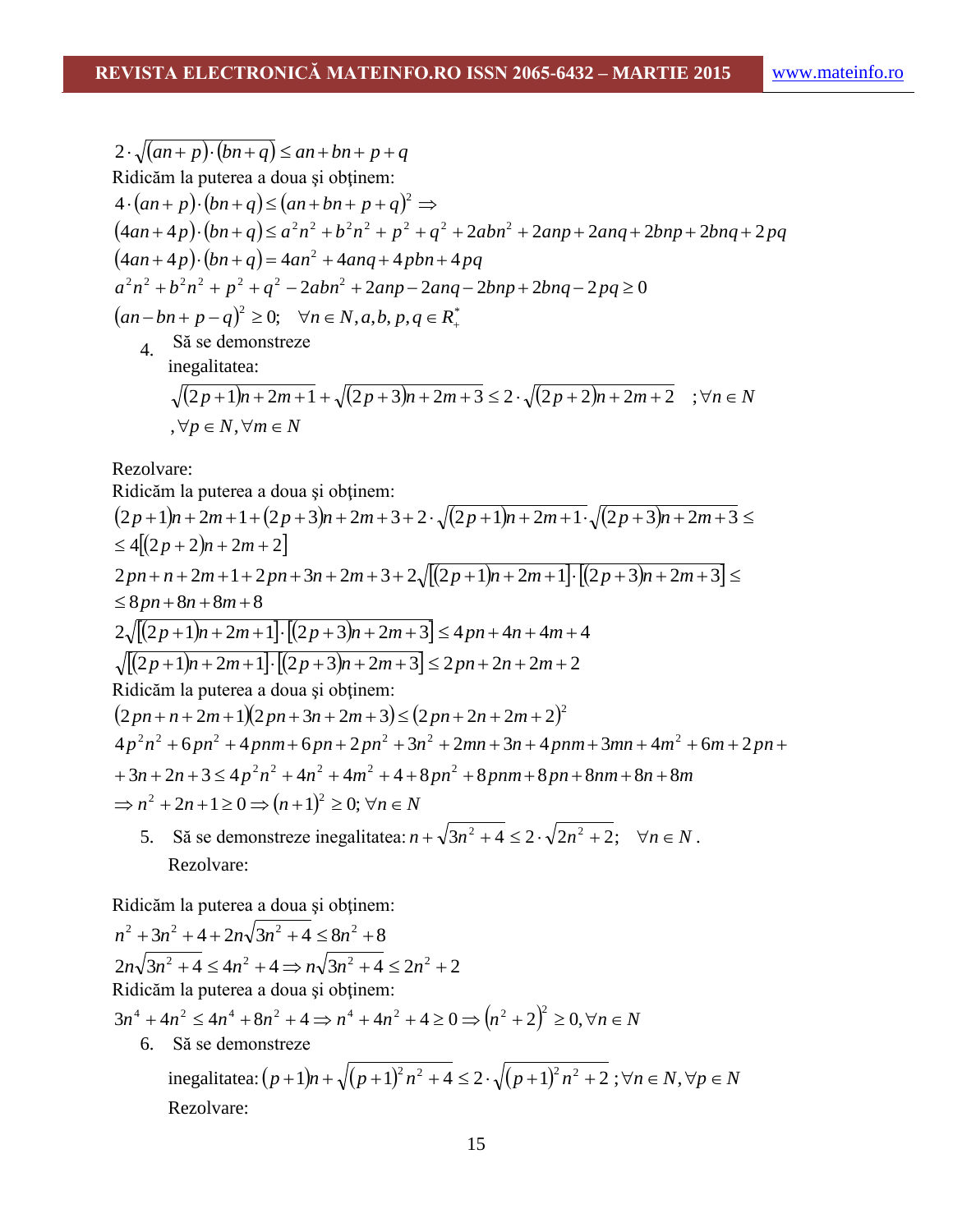Ridicăm la puterea a doua şi obţinem:

$$
(p+1)^2 n^2 + (p+1)^2 n^2 + 4 + 2 \cdot (p+1)n\sqrt{(p+1)^2 n^2 + 4} \le 4(p+1)^2 n^2 + 8
$$
  
2(p+1)n\sqrt{(p+1)^2 n^2 + 4} \le 2(p+1)^2 n^2 + 4  
(p+1)n\sqrt{(p+1)^2 n^2 + 4} \le (p+1)^2 n^2 + 2  
Ridicăm la puterea a doua și obținem:  

$$
(p+1)^4 n^4 + 4(p+1)^2 n^2 \le (p+1)^4 n^4 + 4(p+1)^2 n^2 + 4 \Rightarrow 4 \ge 0; \forall n \in N, \forall p \in N
$$
7. Să se demonstreze inegalitatea:  $an + \sqrt{bn^2 + 1} \le \sqrt{(2a^2 + 2b)n^2 + 2}$ ;  $\forall n \in N, a, b \in R^*$ 

Rezolvare:

Ridicăm la puterea a doua şi obţinem:

 $a^2n^2 + bn^2 + 1 + 2an\sqrt{bn^2 + 1} \le 2a^2n^2 + 2bn^2 + 2$  $2an\sqrt{bn^2 + 1} \le a^2n^2 + bn^2 + 1$ Ridicăm la puterea a doua şi obţinem:  $(4a^2n^2(bn^2+1)) \le a^4n^4 + b^2n^4 + 1 + 2a^2n^4b + 2a^2n^2 + 2bn^2$  ${^4}n^4 + b^2n^4 + 1 - 2a^2n^4b - 2a^2n^2 + 2bn^2 \Rightarrow (a^2n^2 - bn^2 - 1)^2 \ge 0; \forall n \in N, a, b \in R^*$ Ridicăm la puterea a doua și obținem:<br>  $4a^2n^2(bn^2 + 1) \le a^4n^4 + b^2n^4 + 1 + 2a^2n^4b + 2a^2n^2 + 2bn^2$ <br>  $0 \le a^4n^4 + b^2n^4 + 1 - 2a^2n^4b - 2a^2n^2 + 2bn^2 \Rightarrow (a^2n^2 - bn^2 - 1)^2 \ge 0; \forall n \in N, a, b \in R^*$ 8. Să se demonstreze inegalitatea  $\sqrt{n^2 + 2a} + \sqrt{n^2 + 2b} \leq 2 \cdot \sqrt{n^2 + a} + b$ ;  $\forall n \in N, a, b \in R^*$ .

Rezolvare:

Ridicăm la puterea a doua și obținem:  
\n
$$
n^2 + 2a + n^2 + 2b + 2\sqrt{(n^2 + 2a)(n^2 + 2b)} \le 4n^2 + 4a + 4b
$$
  
\n $\sqrt{(n^2 + 2a)(n^2 + 2b)} \le n^2 + a + b$   
\nRidicăm la puterea a doua și obținem:  
\n $(n^2 + 2a)(n^2 + 2b) \le (n^2 + a + b)^2$   
\n $n^4 + 2n^2b + 2n^2a + 4ab \le n^4 + a^2 + b^2 + 2n^2a + 2n^2b + 2ab$   
\n $a^2 + b^2 - 2ab \ge 0 \Rightarrow (a - b)^2 \ge 0; \forall a, b \in R^*$   
\n9. Să se demonstrateze  
\ninegalitatea:  $\sqrt{2an^2 + 1} + \sqrt{2bn^2 + 3} \le 2\sqrt{(a + b)n^2 + 2}; \forall n \in N, a, b \in R^*$   
\nRezolvare:

Ridicăm la puterea a doua şi obţinem:

$$
2an^2 + 1 + 2bn^2 + 3 + 2\sqrt{(2an^2 + 1)(2bn^2 + 3)} \le 4an^2 + 4bn^2 + 8
$$
  
\n
$$
\sqrt{4abn^4 + 2bn^2 + 6an^2 + 3} \le an^2 + bn^2 + 2
$$
  
\nRidicăm la puterea a doua și obținem:  
\n
$$
4abn^4 + 2bn^2 + 6an^2 + 3 \le a^2n^4 + b^2n^4 + 4 + 2abn^4 + 4an^2 + 4bn^2
$$
  
\n
$$
0 \le a^2n^4 + b^2n^4 - 2abn^4 + 2bn^2 - 2an^2 + 1 \Rightarrow (an^2 - bn^2 - 1)^2 \ge 0; \forall a, b \in R^*
$$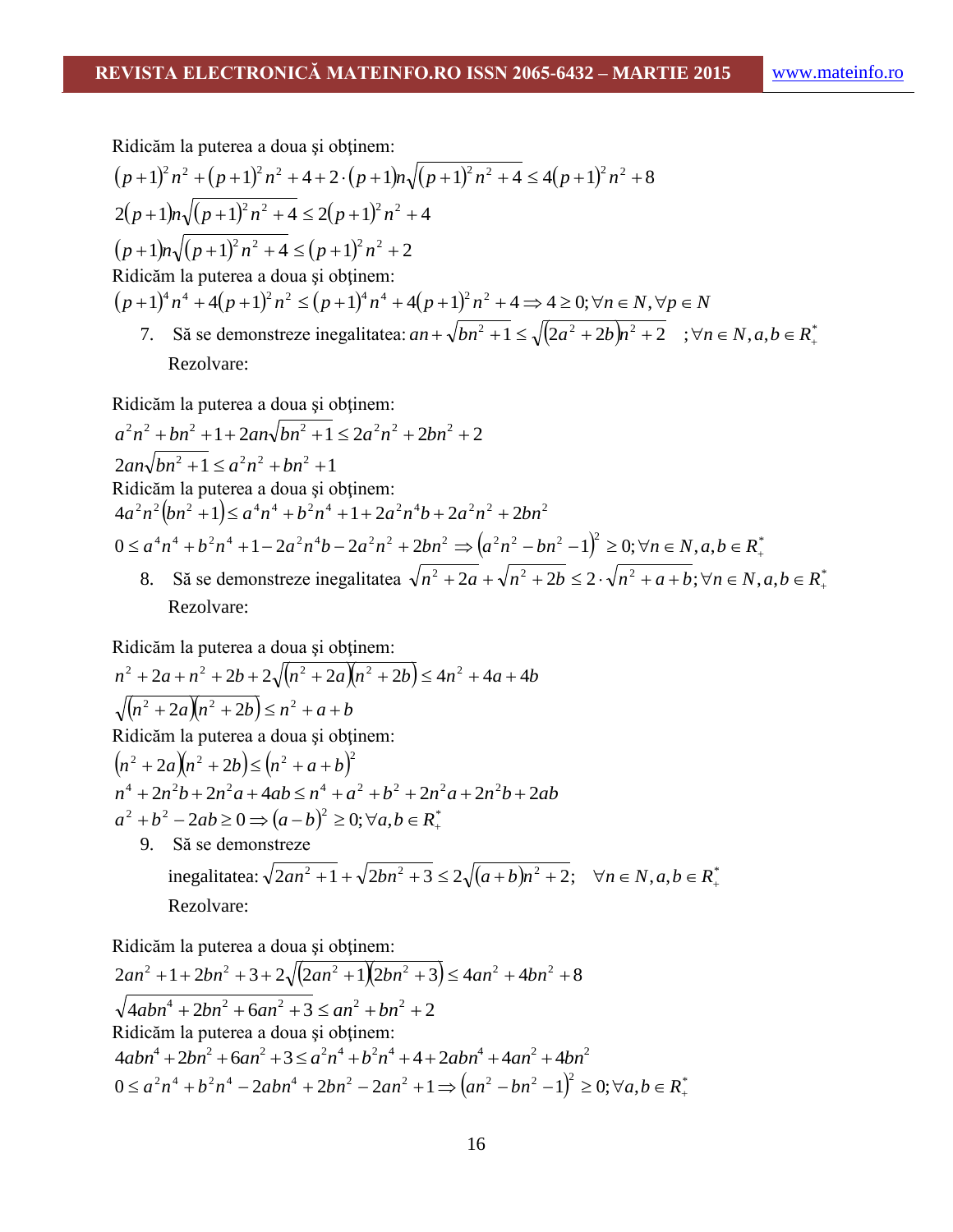10. Să se demonstreze inegalitatea:

$$
\sqrt{2} + \sqrt{\frac{11}{2}} + \sqrt{11} + \dots + \sqrt{\frac{2n^2 + n + 1}{2}} \ge \frac{2n^2 + 3n}{4}, \forall n \in N^*
$$

Rezolvare:

$$
\sqrt{2} + \sqrt{\frac{11}{2}} + \sqrt{11} + \dots + \sqrt{\frac{2n^2 + n + 1}{2}} = \sum_{k=1}^{n} \sqrt{\frac{2k^2 + k + 1}{2}}
$$

$$
\sqrt{\frac{2k^2 + k + 1}{2}} \ge k + \frac{1}{4}
$$

Demonstrăm inegalitatea ridicând la puterea a doua:

$$
\frac{2k^2 + k + 1}{2} \ge k^2 + \frac{k}{2} + \frac{1}{16} \cdot 2
$$
\n
$$
2k^2 + k + 1 \ge 2k^2 + k + \frac{1}{8} \Rightarrow 1 \ge \frac{1}{8}(A)
$$
\n
$$
\sum_{k=1}^n \sqrt{\frac{2k^2 + k + 1}{2}} \ge \sum_{k=1}^n \left(k + \frac{1}{4}\right) = 1 + \frac{1}{4} + 2 + \frac{1}{4} + \dots + n + \frac{1}{4} = 1 + 2 + \dots + n + \frac{n}{4} = \frac{n^2 + n}{2} + \frac{n}{4} = \frac{2n^2 + 3n}{4}
$$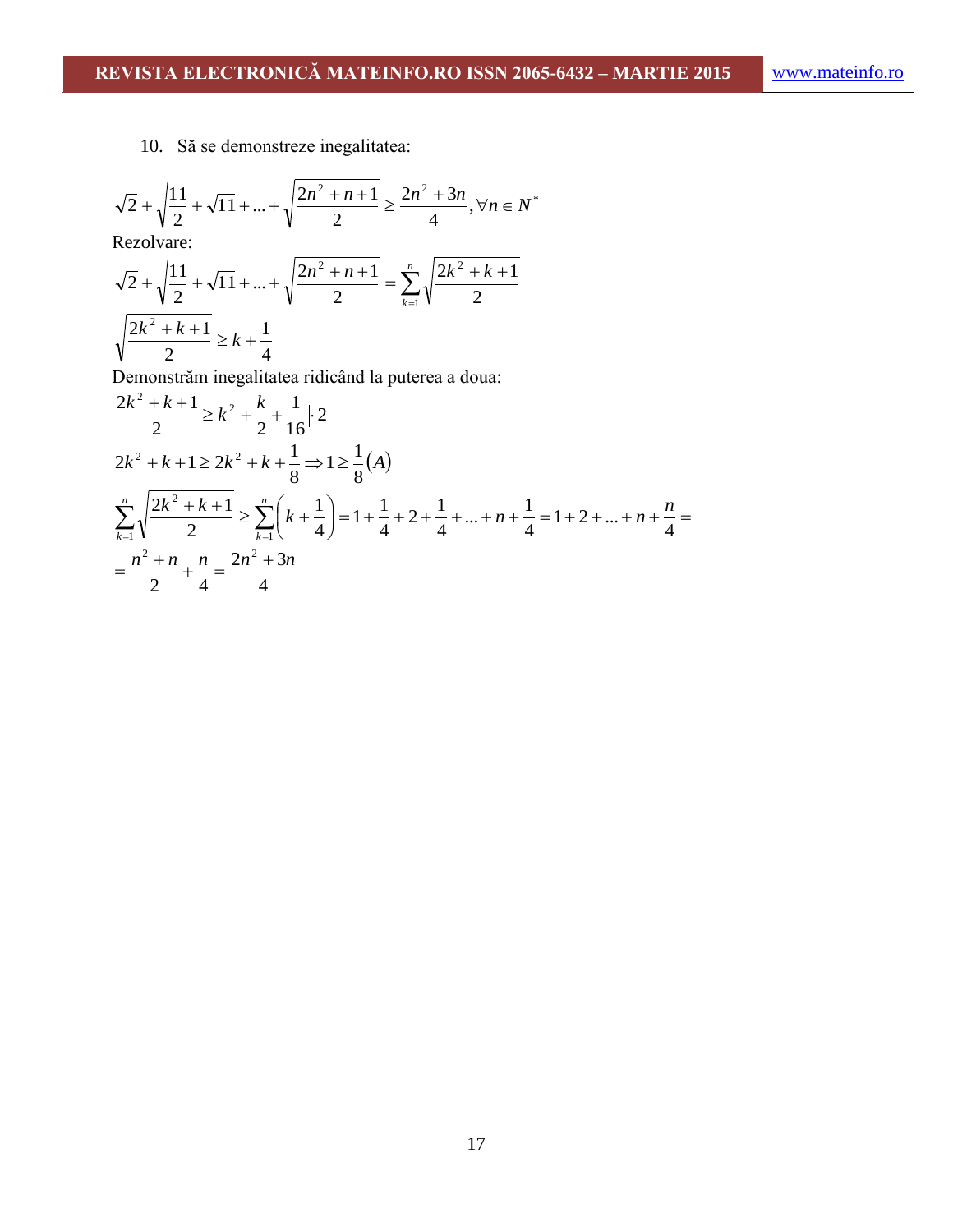# **4. Sume cu şiruri de numere reale în progresii geometrice ( generalizări)**

## **Prof. Ciobîcă Constantin.Colegiul Vasile Lovinescu Fălticeni Prof. Ciobîcă Elena. Colegiul Mihai Băcescu Fălticeni**

1. Fie  $(b_n)_{n \in \mathbb{N}}$   $\in R^*$  un șir de numere reale în progresie geometrică de rație  $q \neq 1$ , atunci demonstraţi egalitatea:

$$
\frac{1}{\sum_{k=1}^{n} (b_{2k+3} + b_{2k+1}) \cdot \sum_{k=1}^{n} (b_{2k+5} + b_{2k+3})} + \frac{q^{2}}{\sum_{k=1}^{n} (b_{2k+5} + b_{2k+3}) \cdot \sum_{k=1}^{n} (b_{2k+7} + b_{2k+5})} + \dots + \frac{q^{2i}}{\sum_{k=1}^{n} (b_{2k+2i+3} + b_{2k+2i+1}) \cdot \sum_{k=1}^{n} (b_{2k+2i+5} + b_{2k+2i+3})} =
$$
\n
$$
= \frac{q^{2i+2} - 1}{q^{2} - 1} \cdot \left[ \frac{1}{\sum_{k=1}^{n} (b_{2k+3} + b_{2k+1})} - \frac{1}{\sum_{k=1}^{n} (b_{2k+2i+5} + b_{2k+2i+3})} \right], \forall i \in N, \forall n \in N^{*}
$$

$$
\sum_{k=1}^{n} (b_{2k+5} + b_{2k+3}) - \sum_{k=1}^{n} (b_{2k+3} + b_{2k+1}) = \sum_{k=1}^{n} (b_{2k+5} - b_{2k+1}) = \sum_{k=1}^{n} (b_1 \cdot q^{2k+4} - b_1 \cdot q^{2k}) =
$$
\n
$$
= \sum_{k=1}^{n} b_1 \cdot q^{2k} \cdot (q^4 - 1) = b_1 \cdot (q^4 - 1) \cdot (q^2 + q^4 + q^6 + \dots + q^{2n}) =
$$
\n
$$
= b_1 \cdot (q^2 - 1)(q^2 + 1) \cdot q^2 \cdot (1 + q^2 + q^4 + \dots + q^{2n-2}) =
$$
\n
$$
= b_1 \cdot (q^2 - 1) \cdot (q^2 + 1) \cdot q^2 \cdot \frac{q^{2n} - 1}{q^2 - 1} = b_1 \cdot (q^{2n} - 1) \cdot (q^4 + q^2)
$$
\n
$$
\frac{1}{\sum_{k=1}^{n} (b_{2k+3} + b_{2k+1}) \cdot \sum_{k=1}^{n} (b_{2k+5} + b_{2k+3})} =
$$
\n
$$
= \frac{1}{b_1 \cdot (q^{2n} - 1) \cdot (q^4 + q^2)} \cdot \left[ \frac{1}{\sum_{k=1}^{n} (b_{2k+3} + b_{2k+1})} - \frac{1}{\sum_{k=1}^{n} (b_{2k+5} + b_{2k+3})} \right].
$$
\n
$$
\sum_{k=1}^{n} (b_{2k+7} + b_{2k+5}) - \sum_{k=1}^{n} (b_{2k+5} + b_{2k+3}) = \sum_{k=1}^{n} (b_{2k+7} - b_{2k+3}) =
$$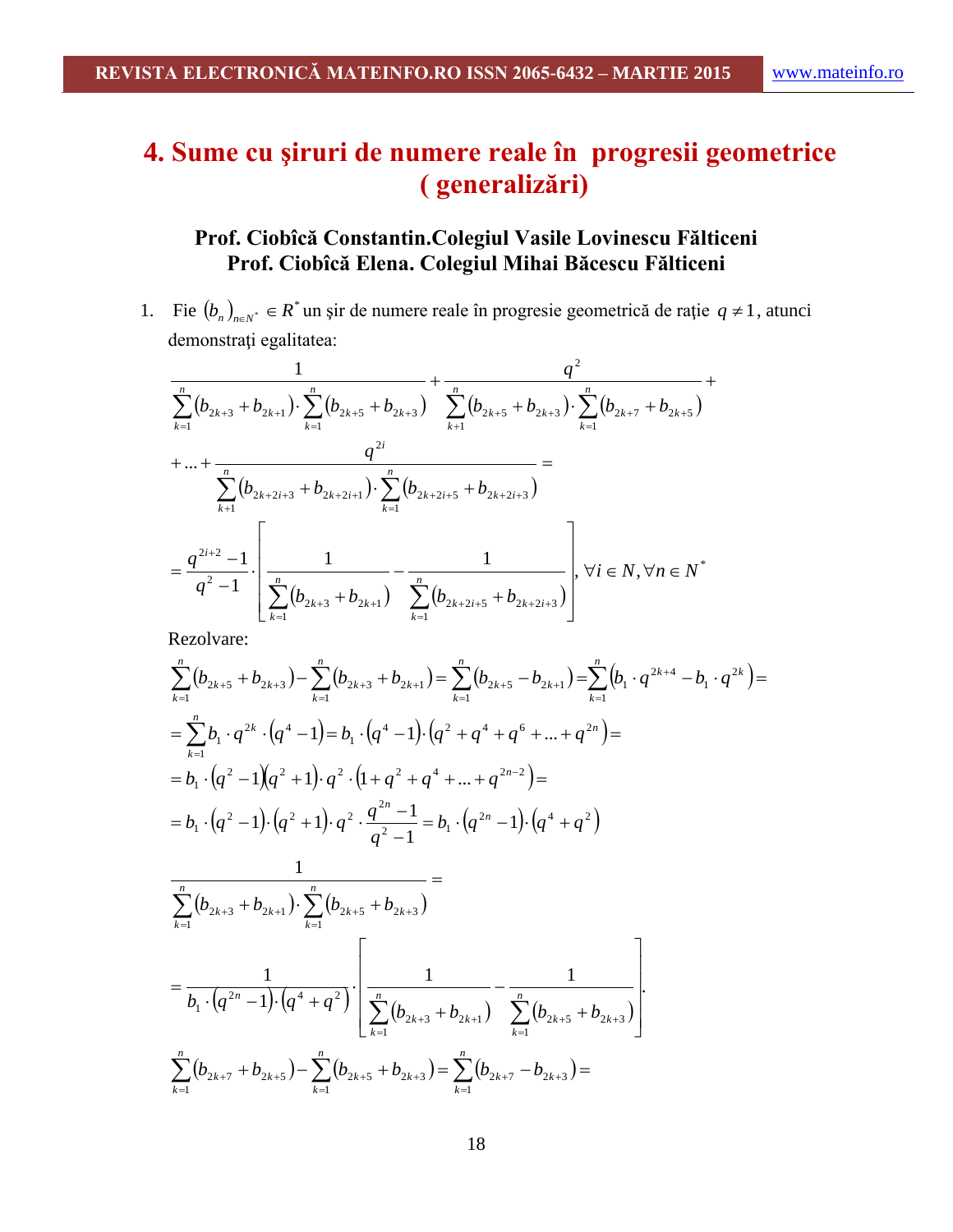$$
= \sum_{k=1}^{n} (b_{1} \cdot q^{2k+6} - b_{1} \cdot q^{2k+2}) = b_{1} \cdot q^{2} \cdot (q^{4} - 1) \cdot (q^{2} + q^{4} + q^{6} + \dots + q^{2n}) =
$$
\n
$$
= b_{1} \cdot q^{2} \cdot (q^{2} - 1) \cdot (q^{2} + 1) \cdot q^{2} \cdot (1 + q^{2} + q^{4} + \dots + q^{2n-2}) =
$$
\n
$$
= b_{1} \cdot q^{2} \cdot (q^{2} - 1) \cdot (q^{2} + 1) \cdot q^{2} \cdot \frac{q^{2n} - 1}{q^{2} - 1} = b_{1} \cdot (q^{4} + q^{2}) (q^{2n-1}) \cdot q^{2}
$$
\n
$$
\frac{q^{2}}{\sum_{k=1}^{n} (b_{2k+7} + b_{2k+5}) \cdot \sum_{k=1}^{n} (b_{2k+5} + b_{2k+3})} =
$$
\n
$$
= \frac{1}{b_{1} \cdot (q^{2n} - 1) \cdot (q^{4} + q^{2})} \cdot \left[ \frac{1}{\sum_{k=1}^{n} (b_{2k+5} + b_{2k+2i})} - \frac{1}{\sum_{k=1}^{n} (b_{2k+7} + b_{2k+5})} \right]
$$
\n
$$
\sum_{k=1}^{n} (b_{2k+2i+5} - b_{2k+2i+3}) - \sum_{k=1}^{n} (b_{1} \cdot q^{2k+2i+4} - b_{1} \cdot q^{2k+2i}) =
$$
\n
$$
= b_{1} \cdot q^{2i} \cdot (q^{4} - 1) (q^{2} + q^{4} + q^{6} + \dots + q^{2n}) =
$$
\n
$$
= b_{1} \cdot q^{2i} (q^{2} - 1) (q^{2} + 1) \cdot q^{2} \cdot \frac{q^{2n} - 1}{q^{2} - 1} = b_{1} \cdot q^{2i} (q^{4} + q^{2}) (q^{2n} - 1)
$$
\n
$$
+ \dots + \frac{q^{2i}}{\sum_{k=1}^{n} (b_{2k+2i+3} + b_{2k+2i+1}) \cdot \sum_{k=1}
$$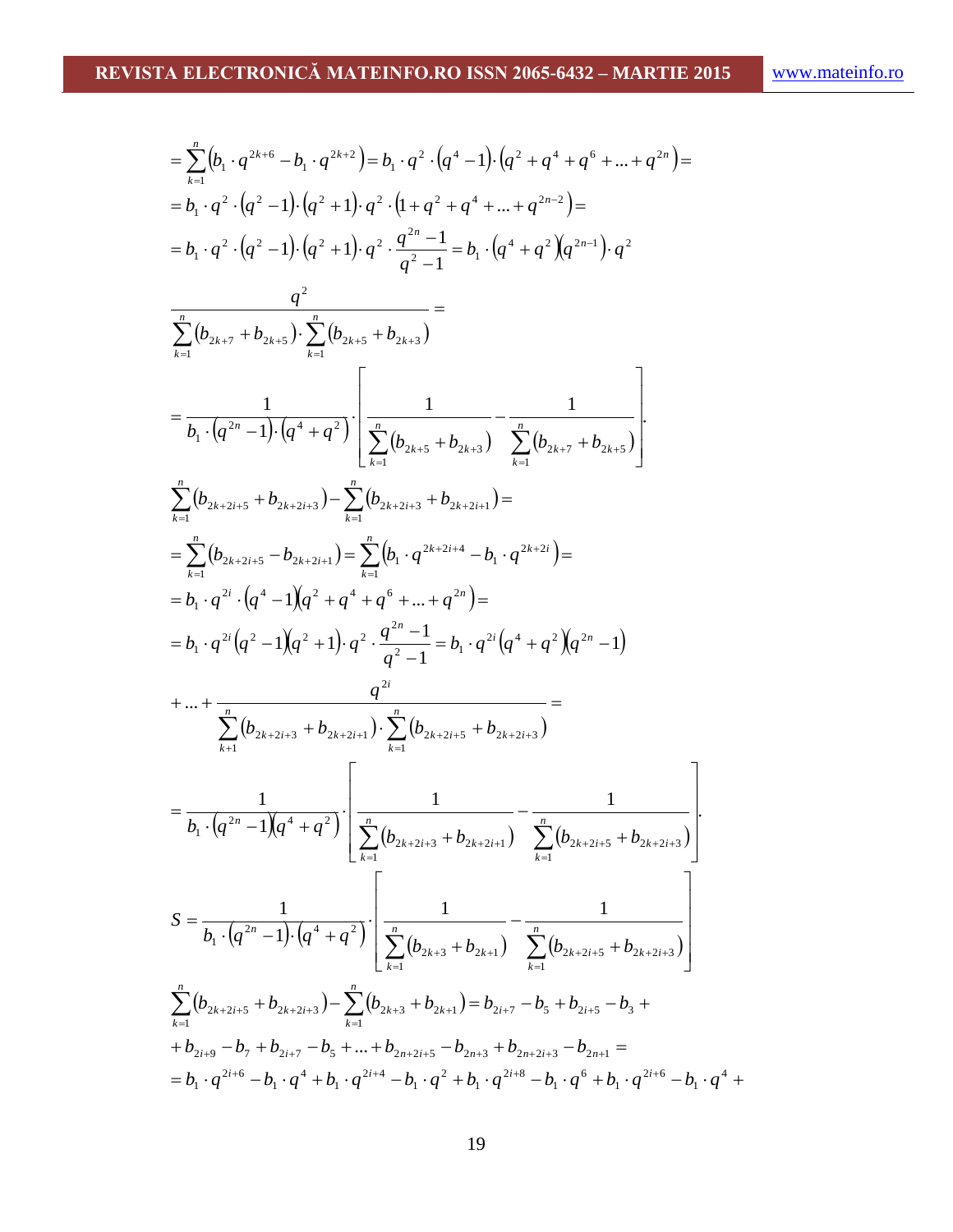+...+
$$
b_1 \cdot q^{2n+2i+4} - b_1 \cdot q^{2n+2} + b_1 \cdot q^{2n+2i+2} - b_1 \cdot q^{2n} =
$$
  
\n
$$
= b_1 \cdot q^4 (q^{2i+2} - 1) + b_1 \cdot q^2 \cdot (q^{2i+2} - 1) +
$$
\n
$$
+ b_1 \cdot q^6 (q^{2i+2} - 1) + b_1 \cdot q^4 (q^{2i+2} - 1) +
$$
\n+...+ $b_1 q^{2n+2} (q^{2i+2} - 1) + b_1 \cdot q^{2n} (q^{2i+2} - 1) =$   
\n
$$
= b_1 (q^{2i+2} - 1) (q^4 + q^2) \cdot \frac{q^{2n} - 1}{q^2 - 1} \Rightarrow
$$
\n
$$
S = \frac{q^{2i+2} - 1}{q^2 - 1} \cdot \left[ \frac{1}{\sum_{k=1}^n (b_{2k+3} + b_{2k+1})} - \frac{1}{\sum_{k=1}^n (b_{2k+2i+5} + b_{2k+2i+3})} \right], \forall i \in N, \forall n \in N^*
$$

2. Fie  $(b_n)_{n \in N^*} \in R^*$  un șir de numere reale în progresie geometrică de rație  $q \neq 1$ , atunci demonstraţi egalitatea:

$$
\frac{1}{\sum_{k=1}^{n} b_{5k+3} \cdot \sum_{k=1}^{n} b_{5k+8}} + \frac{q^5}{\sum_{k=1}^{n} b_{5k+8} \cdot \sum_{k=1}^{n} b_{5k+13}} + \dots + \frac{q^{5i}}{\sum_{k=1}^{n} b_{5k+5i+3} \cdot \sum_{k=1}^{n} b_{5k+5i+8}} =
$$
\n
$$
= \frac{q^{5i+5} - 1}{q^5 - 1} \cdot \left[ \frac{1}{\sum_{k=1}^{n} b_{5k+3}} - \frac{1}{\sum_{k=1}^{n} b_{5k+5i+8}} \right], \forall n \in \mathbb{N}^*, \forall i \in \mathbb{N}.
$$

$$
\sum_{k=1}^{n} b_{5k+8} - \sum_{k=1}^{n} b_{5k+3} = b_{5n+8} - b_{8} = b_{1} \cdot q^{5n+7} - b_{1} \cdot q^{7} = b_{1} \cdot q^{7} \cdot (q^{5n} - 1)
$$
\n
$$
\frac{1}{\sum_{k=1}^{n} b_{5k+3} \cdot \sum_{k=1}^{n} b_{5k+8}} = \frac{1}{b_{1} \cdot q^{7} \cdot (q^{5n} - 1)} \cdot \left( \frac{1}{\sum_{k=1}^{n} b_{5k+3}} - \frac{1}{\sum_{k=1}^{n} b_{5k+8}} \right).
$$
\n
$$
\sum_{k=1}^{n} b_{5k+13} - \sum_{k=1}^{n} b_{5k+8} = b_{5n+13} - b_{13} = b_{1} \cdot q^{5n+12} - b_{1} \cdot q^{12} = b_{1} \cdot q^{12} \cdot (q^{5n} - 1)
$$
\n
$$
\frac{q^{5}}{\sum_{k=1}^{n} b_{5k+8} \cdot \sum_{k=1}^{n} b_{5k+13}} = \frac{q^{5}}{b_{1} \cdot q^{12} \cdot (q^{5n} - 1)} \cdot \left( \frac{1}{\sum_{k=1}^{n} b_{5k+8}} - \frac{1}{\sum_{k=1}^{n} b_{5k+13}} \right).
$$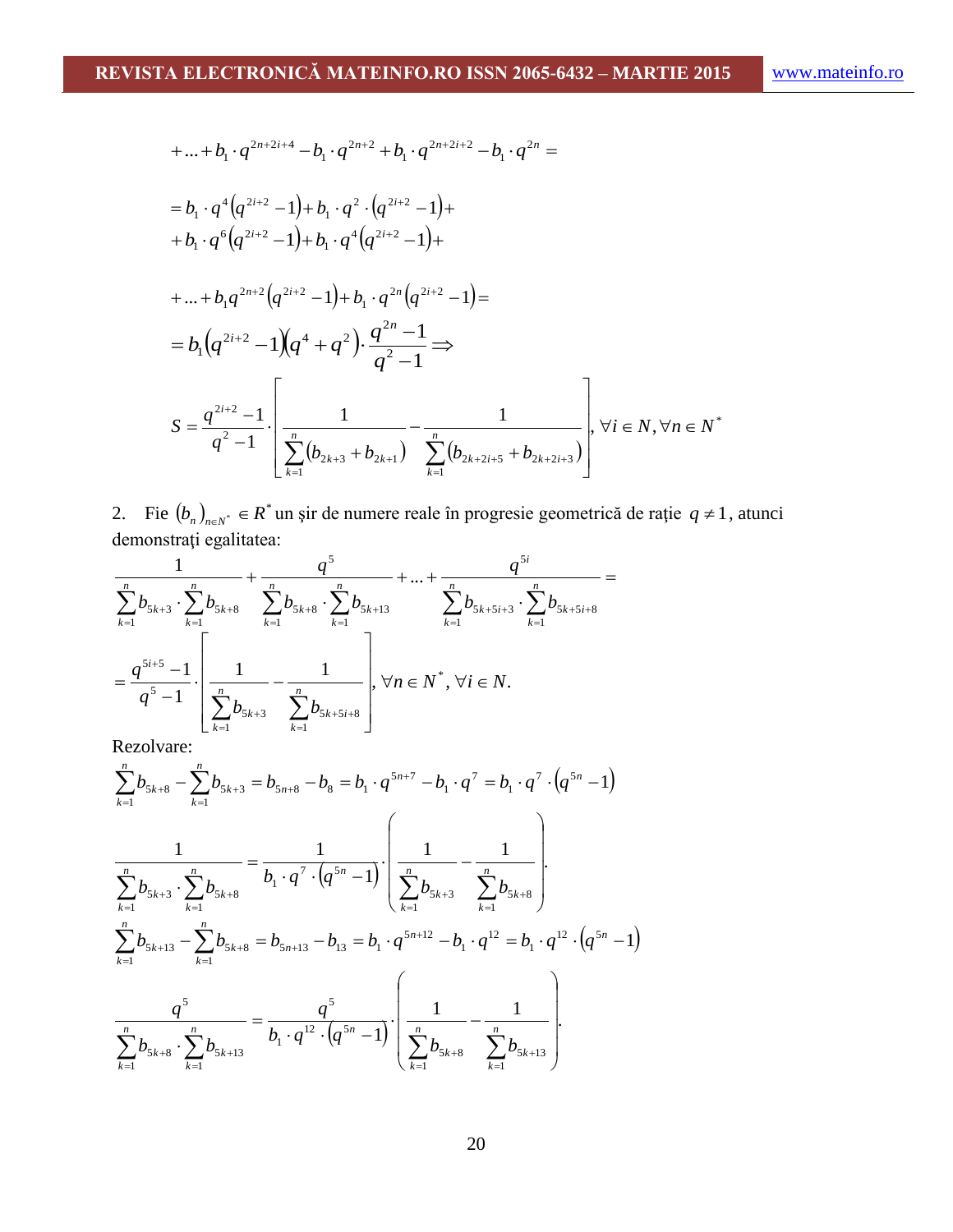$$
\frac{q^{5}}{\sum_{k=1}^{n} b_{3k+8} \cdot \sum_{k=1}^{n} b_{5k+13}} = \frac{1}{b_{1} \cdot q^{7} \cdot (q^{5n} - 1)} \cdot \left( \frac{1}{\sum_{k=1}^{n} b_{5k+8}} - \frac{1}{\sum_{k=1}^{n} b_{5k+13}} \right)
$$
\n
$$
\sum_{k=1}^{n} b_{5k+5+s} = \sum_{k=1}^{n} b_{5k+5+s} = b_{5rs+5+s} - b_{5rs+8} = b_{1} \cdot q^{5s+5s+7} - b_{1} \cdot q^{5s+7} = b_{1} \cdot q^{5s+7} \cdot (q^{5n} - 1)
$$
\n
$$
\frac{q^{5s}}{\sum_{k=1}^{n} b_{5k+5s+3} \cdot \sum_{k=1}^{n} b_{5k+5+s}} = \frac{q^{5s}}{b_{1} \cdot q^{5s+7} \cdot (q^{5n} - 1)} \cdot \left( \frac{1}{\sum_{k=1}^{n} b_{5k+5+s}} - \frac{1}{\sum_{k=1}^{n} b_{5k+5+s}} \right)
$$
\n
$$
\frac{q^{5s}}{\sum_{k=1}^{n} b_{5k+5s+3} \cdot \sum_{k=1}^{n} b_{5k+5+s}} = \frac{1}{b_{1} \cdot q^{7} \cdot (q^{5n} - 1)} \cdot \left( \frac{1}{\sum_{k=1}^{n} b_{5k+5+s}} - \frac{1}{\sum_{k=1}^{n} b_{5k+5+s}} \right)
$$
\n
$$
S = \frac{1}{b_{1} \cdot q^{7} \cdot (q^{5n} - 1)} \cdot \left( \frac{1}{\sum_{k=1}^{n} b_{5k+3} \cdot \sum_{k=1}^{n} b_{5k+5+s}} - b_{1} \cdot q^{5s+5+s} - b_{5n+5} \cdot z - b_{5n+5} = b_{5n+5}
$$
\n
$$
= b_{1} \cdot q^{5s+12} - b_{1} \cdot q^{7} + b_{1} \cdot q^{5s+12} - b_{1} \cdot q^{2} + \dots + b_{5n+5+s} - b_{5n+5} = b_{5n+5} = b_{5n+5}
$$
\n $$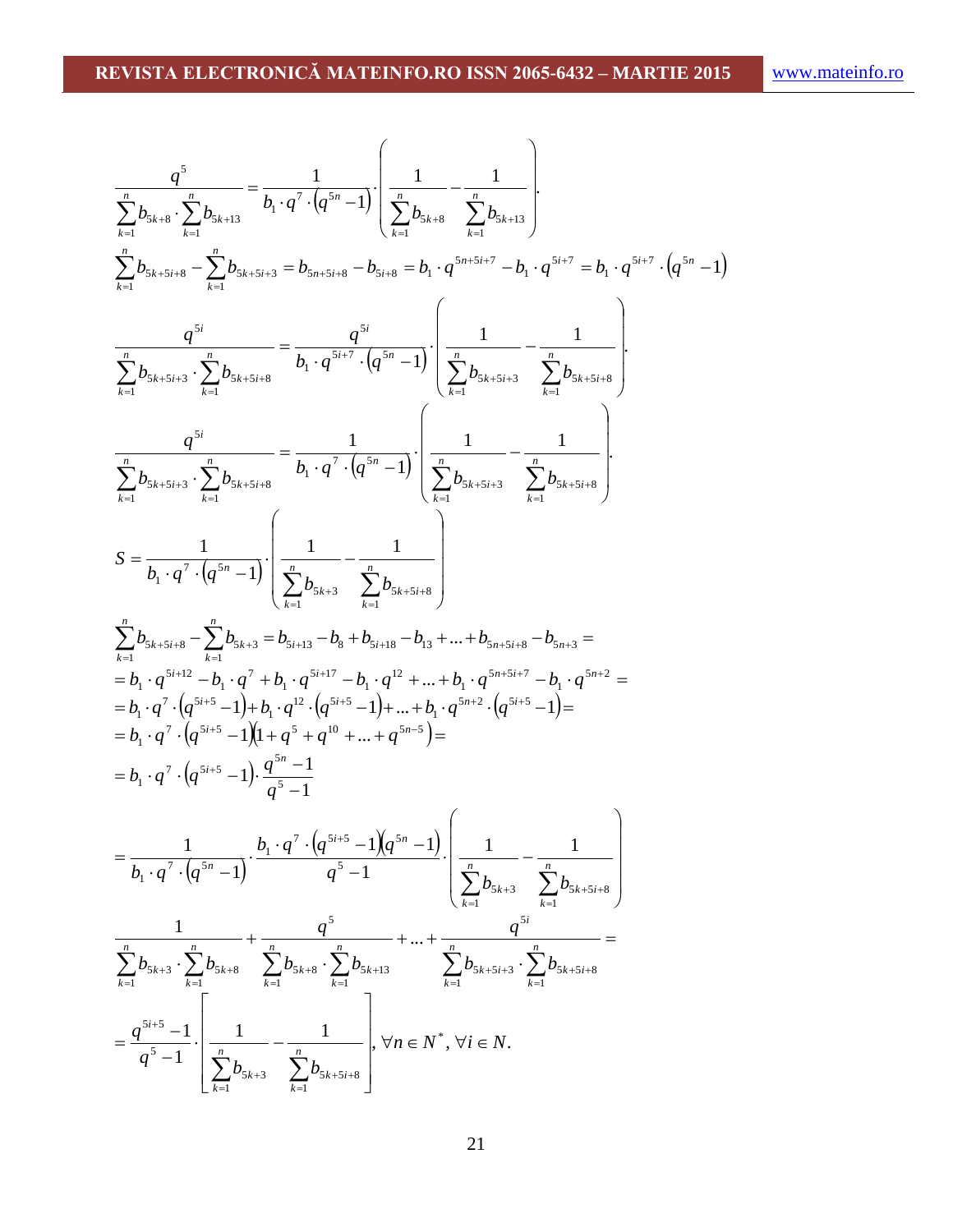3. Fie  $(b_n)_{n \in N^*} \in R^*$  un șir de numere reale în progresie geometrică de rație  $q \neq 1$ , atunci demonstraţi egalitatea:

$$
\frac{1}{\sum_{k=1}^{n} b_k \cdot \sum_{k=1}^{n} b_{k+1}} + \frac{q}{\sum_{k=1}^{n} b_{k+1} \cdot \sum_{k=1}^{n} b_{k+2}} + \frac{q^2}{\sum_{k=1}^{n} b_{k+2} \cdot \sum_{k=1}^{n} b_{k+3}} + \dots + \frac{q^i}{\sum_{k=1}^{n} b_{k+i} \cdot \sum_{k=1}^{n} b_{k+i+1}} = \frac{q^{i+1} - 1}{q - 1} \cdot \frac{1}{\sum_{k=1}^{n} b_k \cdot \sum_{k=1}^{n} b_{k+i+1}}, \forall n \in \mathbb{N}^*, \forall i \in \mathbb{N}.
$$

$$
\sum_{k=1}^{n} b_{k+1} - \sum_{k=1}^{n} b_{k} = b_{n+1} - b_{1} = b_{1} \cdot q^{n} - b_{1} = b_{1} \cdot (q^{n} - 1)
$$
\n
$$
\sum_{k=1}^{n} b_{k} \cdot \sum_{k=1}^{n} b_{k+1} = \frac{1}{b_{1} \cdot (q^{n} - 1)} \cdot \left( \frac{1}{\sum_{k=1}^{n} b_{k}} - \frac{1}{\sum_{k=1}^{n} b_{k+1}} \right)
$$
\n
$$
\sum_{k=1}^{n} b_{k+2} - \sum_{k=1}^{n} b_{k+1} = b_{n+2} - b_{2} = b_{1} \cdot q^{n+1} - b_{1} \cdot q = b_{1} \cdot q \cdot (q^{n} - 1)
$$
\n
$$
\frac{q}{\sum_{k=1}^{n} b_{k+1}} - \sum_{k=1}^{n} b_{k+2} = \frac{1}{b_{1} \cdot (q^{n} - 1)} \cdot \left( \frac{1}{\sum_{k=1}^{n} b_{k+1}} - \frac{1}{\sum_{k=1}^{n} b_{k+2}} \right)
$$
\n
$$
\sum_{k=1}^{n} b_{k+3} - \sum_{k=1}^{n} b_{k+2} = b_{n+3} - b_{3} = b_{1} \cdot q^{n+2} - b_{1} \cdot q^{2} = b_{1} \cdot q^{2} \cdot (q^{n} - 1)
$$
\n
$$
\frac{q^{2}}{\sum_{k=1}^{n} b_{k+2}} - \sum_{k=1}^{n} b_{k+3} = \frac{1}{b_{1} \cdot (q^{n} - 1)} \cdot \left( \frac{1}{\sum_{k=1}^{n} b_{k+2}} - \frac{1}{\sum_{k=1}^{n} b_{k+3}} \right)
$$
\n
$$
\sum_{k=1}^{n} b_{k+2} \cdot \sum_{k=1}^{n} b_{k+2} = b_{n+2} - b_{n+1} - b_{n+1} = b_{1} \cdot q^{n+2} - b_{1} \cdot q^{n} = b_{1} \cdot q^{n} \cdot (q^{n} - 1)
$$
\n
$$
\frac{q^{i}}{\sum_{k=1}^{n} b_{k+2}} - \sum_{k
$$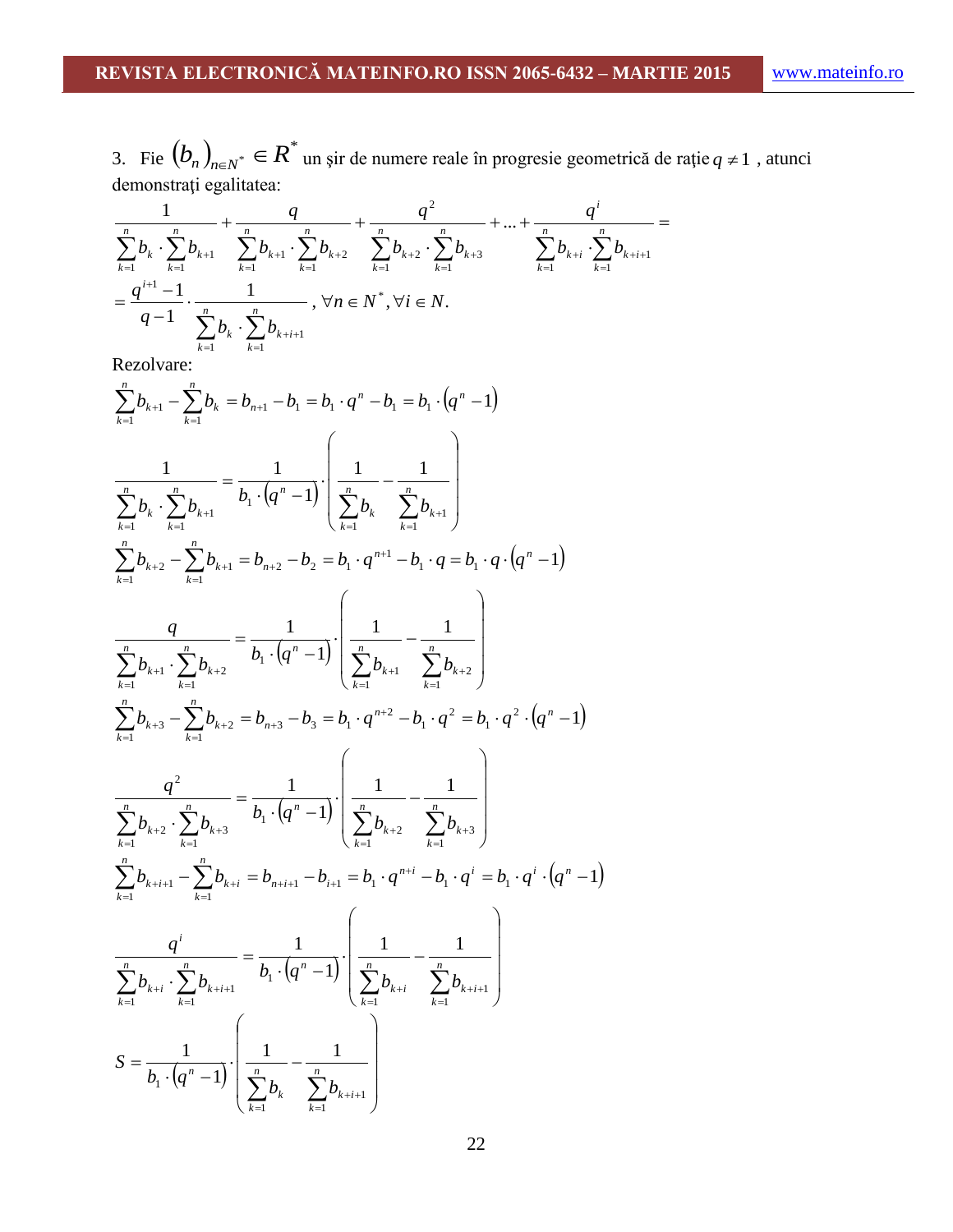$$
\sum_{k=1}^{n} b_{k+i+1} - \sum_{k=1}^{n} b_{k} = b_{i+2} - b_{1} + b_{i+3} - b_{2} + \dots + b_{n+i+1} - b_{n} =
$$
\n
$$
= b_{1} \cdot (q^{i+1} - 1) + b_{1} \cdot q \cdot (q^{i+1} - 1) + \dots + b_{1} \cdot q^{n-1} \cdot (q^{i+1} - 1) =
$$
\n
$$
= b_{1} \cdot (q^{i+1} - 1)(1 + q + q^{2} + \dots + q^{n-1}) = b_{1} \cdot (q^{i+1} - 1) \cdot \frac{q^{n} - 1}{q - 1}
$$
\n
$$
S = \frac{1}{b_{1} \cdot (q^{n} - 1)} \cdot \frac{b_{1} \cdot (q^{i+1} - 1)(q^{n} - 1)}{q - 1} \cdot \left(\frac{1}{\sum_{k=1}^{n} b_{k}} \cdot \frac{1}{\sum_{k=1}^{n} b_{k+i+1}}\right) \Rightarrow
$$
\n
$$
\frac{1}{\sum_{k=1}^{n} b_{k}} \cdot \sum_{k=1}^{n} b_{k+1} + \frac{q}{\sum_{k=1}^{n} b_{k+1}} \cdot \sum_{k=1}^{n} b_{k+2} \cdot \sum_{k=1}^{n} b_{k+3} \cdot \sum_{k=1}^{n} b_{k+4} \cdot \sum_{k=1}^{n} b_{k+i} \cdot \sum_{k=1}^{n} b_{k+i+1} =
$$
\n
$$
= \frac{q^{i+1} - 1}{q - 1} \cdot \frac{1}{\sum_{k=1}^{n} b_{k}} \cdot \sum_{k=1}^{n} b_{k+i+1}, \forall n \in N^{*}, \forall i \in N.
$$

4. Fie  $(b_n)_{n \geq 1} \in R^*$  un șir de numere reale în progresie geometrică de rație  $q \neq 1$  și  $(a_m)_{m \geq 1} \in N^*$ un șir de numere naturale în progresie aritmetică de rație  $r \in N^*$ , atunci demostrați egalitatea:

$$
\frac{1}{\sum_{k=1}^{n} b_{a_k} \cdot \sum_{k=1}^{n} b_{a_{k+1}}} + \frac{q^r}{\sum_{k=1}^{n} b_{a_{k+1}} \cdot \sum_{k=1}^{n} b_{a_{k+2}}} + \frac{1}{\sum_{k=1}^{n} b_{a_{k+2}}} + \frac{1}{\sum_{k=1}^{n} b_{a_{k+1}} \cdot \sum_{k=1}^{n} b_{a_{k+1}}} = \frac{q^{(i+1)r} - 1}{q^r - 1} \cdot \left( \frac{1}{\sum_{k=1}^{n} b_{a_k}} - \frac{1}{\sum_{k=1}^{n} b_{a_{k+i+1}}} \right), \forall i \in N, \forall n \in N^*
$$

$$
\sum_{k=1}^{n} b_{a_{k+1}} - \sum_{k=1}^{n} b_{a_k} = b_{a_{n+1}} - b_{a_1} =
$$
  
=  $b_1 \cdot q^{a_{n+1}-1} - b_1 \cdot q^{a_1-1} = b_1 \cdot q^{a_1+nr-1} - b_1 \cdot q^{a_1-1} =$   
=  $b_1 \cdot q^{a_1-1} (q^{nr} - 1)$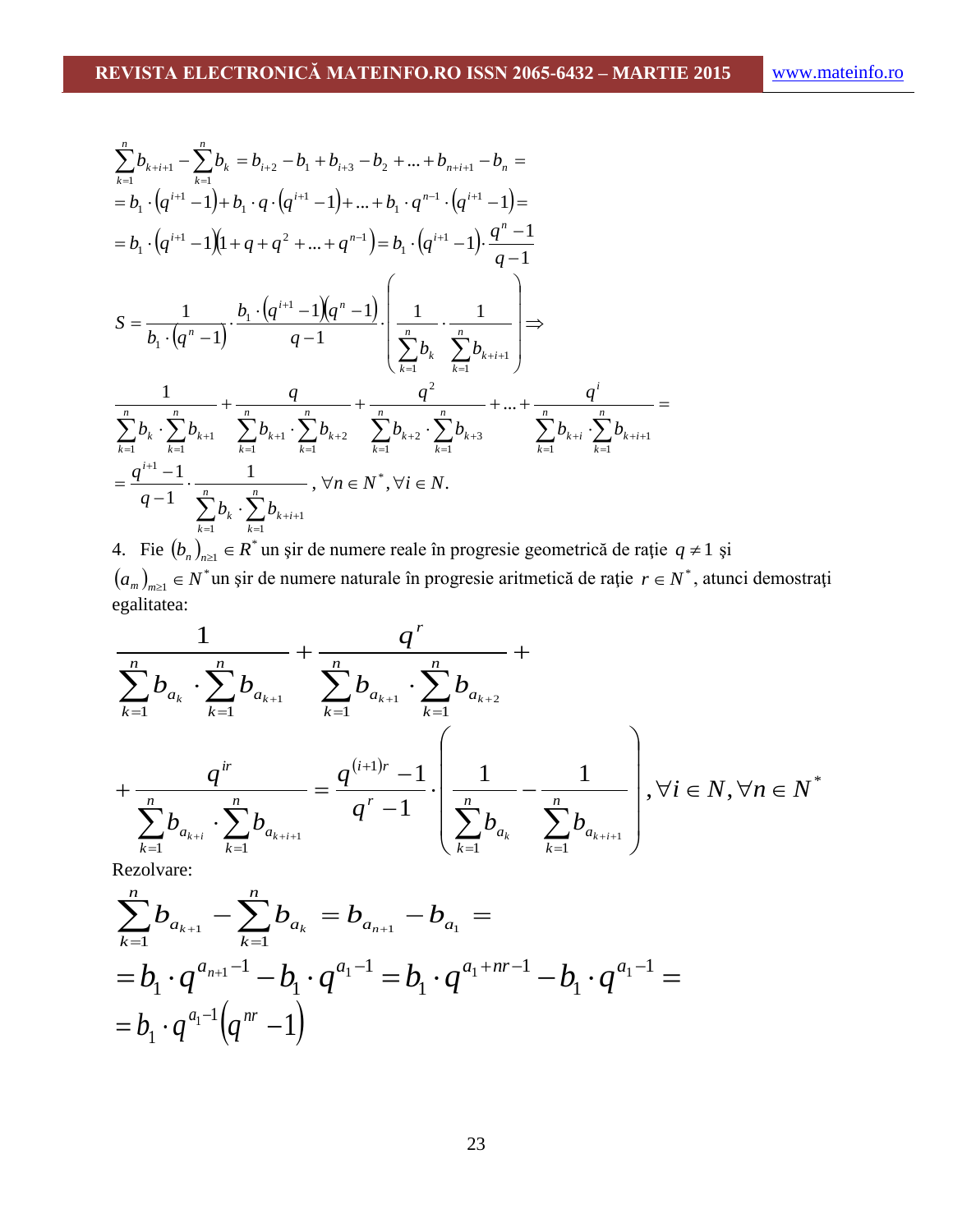$$
\frac{1}{\sum_{k=1}^{n} b_{a_k} \cdot \sum_{k=1}^{n} b_{a_{k+1}}} = \frac{1}{b_1 \cdot q^{a_1-1}(q^{nr}-1)} \cdot \left( \frac{1}{\sum_{k=1}^{n} b_{a_k}} - \frac{1}{\sum_{k=1}^{n} b_{a_{k+1}}} \right)
$$
\n
$$
\sum_{k=1}^{n} b_{a_{k+2}} - \sum_{k=1}^{n} b_{a_{k+1}} = b_{a_{n+2}} - b_{a_2} =
$$
\n
$$
= b_1 \cdot q^{a_{n+2}-1} - b_1 \cdot q^{a_2-1} = b_1 \cdot q^{a_1+(n+1)r-1} - b_1 \cdot q^{a_1+r-1} =
$$
\n
$$
= b_1 \cdot q^{a_1-1} \cdot q^r \left( q^{nr} - 1 \right)
$$
\n
$$
\frac{q^r}{\sum_{k=1}^{n} b_{a_{k+1}} \cdot \sum_{k=1}^{n} b_{a_{k+2}}} = \frac{1}{b_1 \cdot q^{a_1-1} \cdot (q^{nr}-1)} \cdot \left( \frac{1}{\sum_{k=1}^{n} b_{a_{k+2}}} - \frac{1}{\sum_{k=1}^{n} b_{a_{k+1}}} \right)
$$
\n
$$
= b_1 \cdot q^{a_{n+1-1}} - \sum_{k=1}^{n} b_{a_{k+1}} = b_{a_{n+1}} - b_{a_{n+1}} =
$$
\n
$$
= b_1 \cdot q^{a_1-1} \cdot q^r \left( q^{nr} - 1 \right)
$$
\n
$$
\frac{q^{ir}}{\sum_{k=1}^{n} b_{a_{k+1}}} = \frac{1}{b_1 \cdot q^{a_1-1} \cdot (q^{ar}-1)} \cdot \left( \frac{1}{\sum_{k=1}^{n} b_{a_{k+1}}} - \frac{1}{\sum_{k=1}^{n} b_{a_{k+1}}} \right)
$$
\n
$$
S = \frac{1}{b_1 \cdot q^{a_1-1}(q^{nr}-1)} \cdot \left( \frac{1}{\sum_{k=1}^{n} b_{a_k}} - \frac{1}{\sum_{k=1}^{n} b_{a_{k+1}}} - \frac{1}{\sum_{k=1}^{n} b_{a_{k+1
$$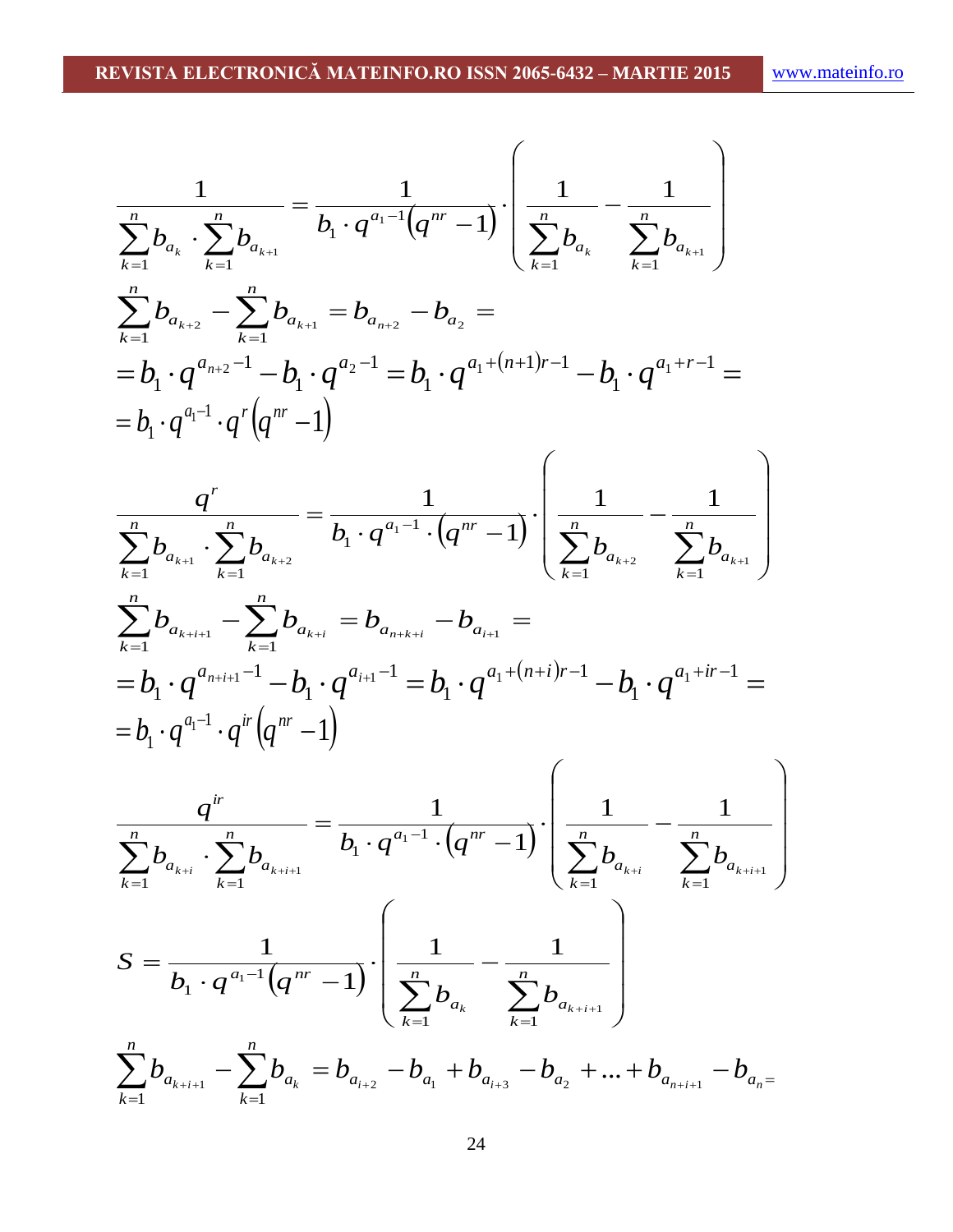$$
=b_{1} \cdot q^{a_{i+2}-1} - b_{1} \cdot q^{a_{1}-1} + b_{1} \cdot q^{a_{i+3}-1} - b_{1} \cdot q^{a_{2}-1} + \dots + b_{1} \cdot q^{a_{n+i+1}-1} - b_{1} \cdot q^{a_{n}-1} =
$$
\n
$$
=b_{1} \cdot q^{a_{1}+(i+1)r-1} - b_{1} \cdot q^{a_{1}-1} + \dots + b_{1} \cdot q^{a_{1}+(n+i)r-1} - b_{1} \cdot q^{a_{1}+(n-1)r-1} =
$$
\n
$$
=b_{1} \cdot q^{a_{1}-1} \left[ q^{(i+1)r} - 1 \right] \cdot \left[ 1 + q^{r} + \dots + q^{(n-1)r} \right] =
$$
\n
$$
=b_{1} \cdot q^{a_{1}-1} \left[ q^{(i+1)r} - 1 \right] \cdot \frac{q^{nr} - 1}{q^{r} - 1}
$$
\n
$$
\Rightarrow \frac{1}{\sum_{k=1}^{n} b_{a_{k}} \cdot \sum_{k=1}^{n} b_{a_{k+1}}} + \frac{q^{r}}{\sum_{k=1}^{n} b_{a_{k+1}} \cdot \sum_{k=1}^{n} b_{a_{k+2}}} + \frac{1}{\sum_{k=1}^{n} b_{a_{k+2}}} + \frac{1}{\sum_{k=1}^{n} b_{a_{k+2}}} + \frac{1}{\sum_{k=1}^{n} b_{a_{k+1}} \cdot \sum_{k=1}^{n} b_{a_{k+1}}}} = \frac{q^{(i+1)r} - 1}{q^{r} - 1} \cdot \left( \frac{1}{\sum_{k=1}^{n} b_{a_{k}}} - \frac{1}{\sum_{k=1}^{n} b_{a_{k+i+1}}} \right), \forall i \in N, \forall n \in N^{*}
$$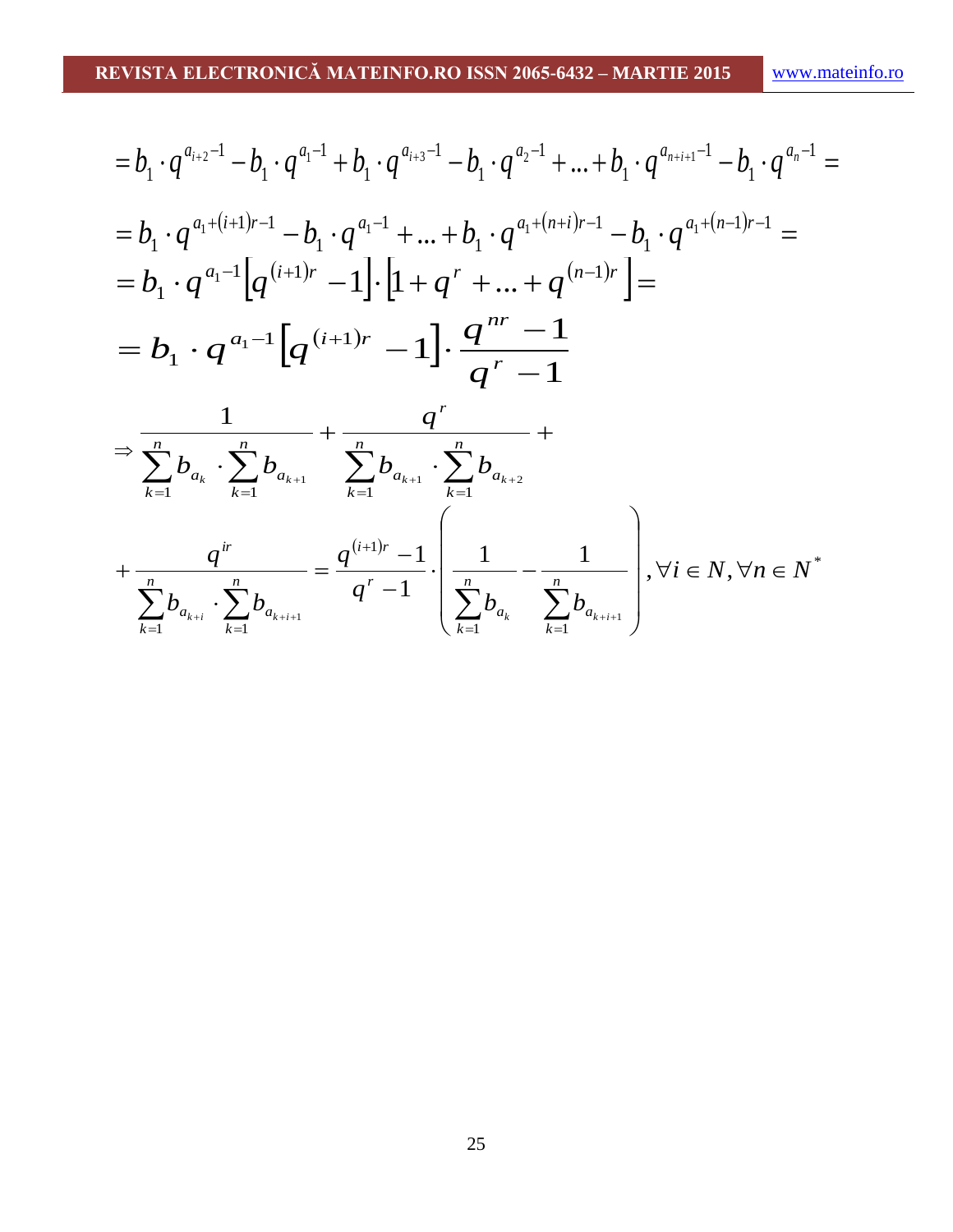# **5. PROBLEMA BILIARDULUI**

#### **Prof. Andrei Dobre**

Să considerăm două bile aşezate pe o masa de billiard, ca în figura urmatoare. În ce direcţie trebuie lovită bila asezata in punctual *A* astfel incat dupa ciocnirea cu o latură a mesei să lovească bila aşezată în punctul *B*?



 Ştim de la fizică că,în cazul unei ciocniri elastic, unghiurile (ascutite) facute de AM şi BM cu respective latură sunt congruente. Astfel, am putea reformula problema noastră in limbaj matematic în felul urmator:

**1.**Fie *A ş*i *B* doua puncte situate de aceeaşi parte a unei drepte *FG* (ca în figura de mai jos). Să se determine poziţia unui punct *M* pe dreaptă astfel încât unghiurile *AMF*si *BMG* sa fie congruente.



În locul acestei probleme, vom formula alta, echivalentă (după cum vom vedea) cu ea: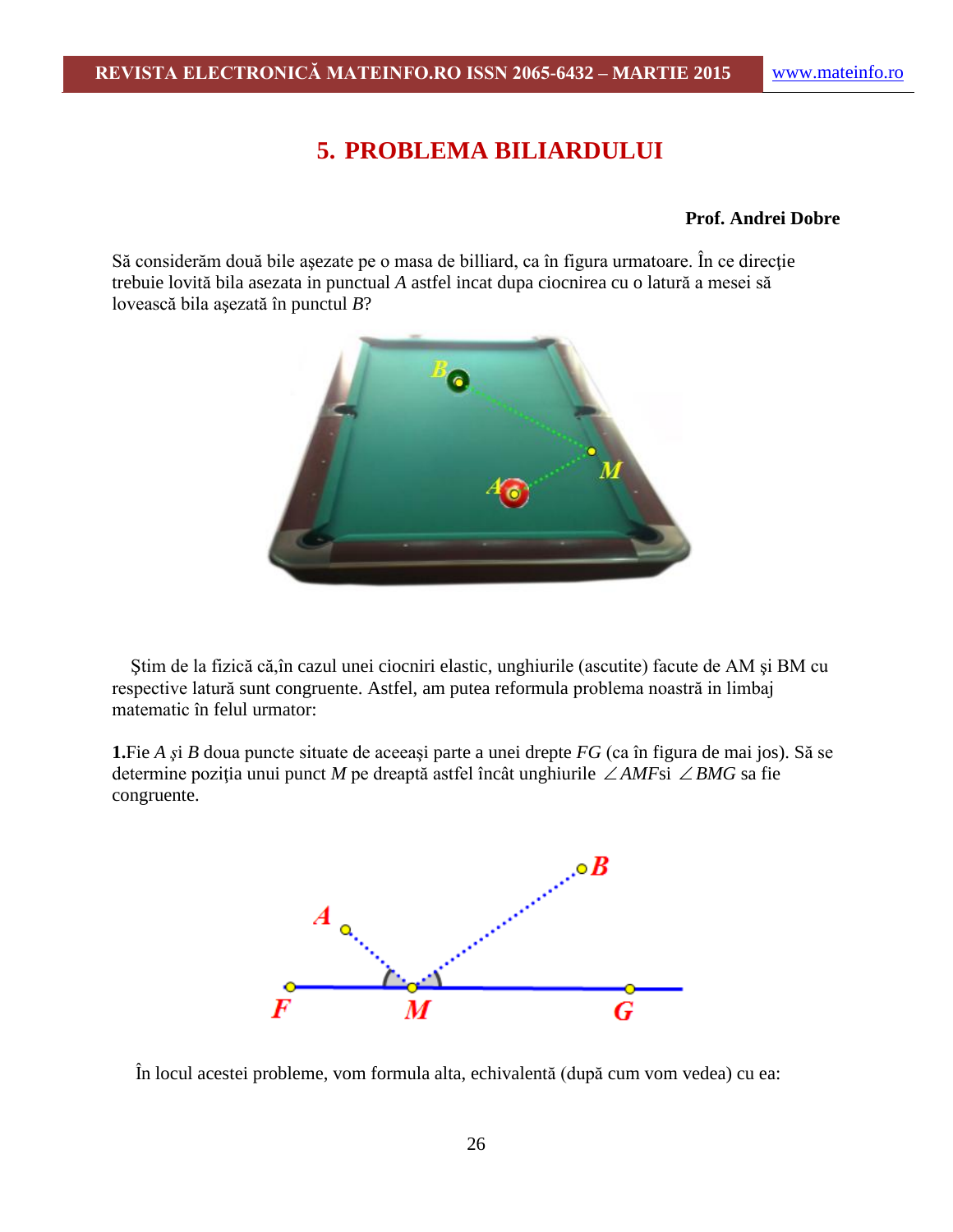**2.**Fie *A* si *B* două puncte situate de aceeaşi parte a unei drepte *XY*. Sa se determine poziţia unui punct *M* pe dreaptă astfel încât suma *AM*+*MB* să fie minima.



**Soluţie:** Fie *B'* simetricul punctului *B* faţă de dreapta şi *M'* un punct arbitrar pe acesta. Din simetrie, *BM'= B'M'*, prin urmare rezultă că*AM'+M'B=AM'+M'B'.* Ultima sumă este minimă atunci când punctele *A, M'* si *B'* sunt coliniare, aşadar punctul căutat este punctul *M,* intersecţia dintre dreaptă şi segmentul*AB'.*

 Dacă dreapta ar reprezenta suprafaţa unei oglinzi, atunci o raza de lumina care pleacă din punctul *A* în direcţia punctului *M* se va reflecta de oglinda şi, respectând legile reflexiei, va ajunge în punctul *B*. Astfel, înţelegem de ce se spune ca "lumina merge pe drumul cel mai scurt".

Să examinăm câteva probleme în care sunt folosite ideile precedente.

**3.**Fie *ABCD* un patrulater convex. Să se arate că dacă există punctele *M, N, P, Q* situate, respective, în interiorul laturilor *AB, BC, CD, DA* astfel încât perimetrul patrulaterului *MNPQ* să fie minim, atunci *ABCD* este un patrulater inscriptibil.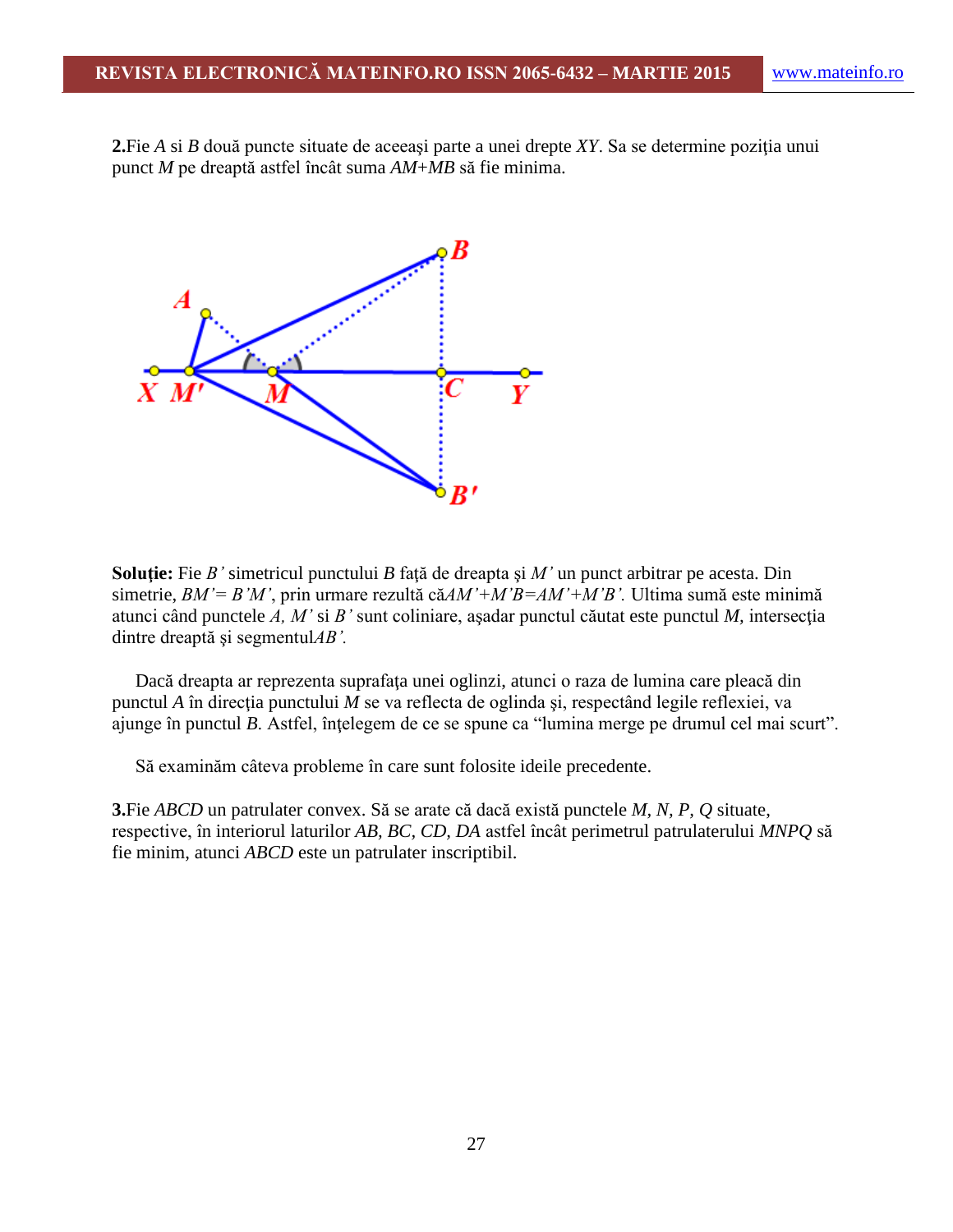

**Soluţie:** Mai întâi, se pune întrebarea: nu întotdeauna există punctele *M, N, P, Q* având proprietatea ceruta, indiferent dacă*ABCD* este inscriptibil sau nu? Da , există întotdeauna , dar nu neapărat în interiorul laturilor respective .Dacă luăm în considerație doar patrulaterele MNPQ pentru care punctele sunt în interiorul laturilor lui ABCD , este posibil să nu existe un patrulater având perimetrul minim ( în mod similar , nu există un număr minim în intervalul deschis ( 0,1)!) .

Revenind la problemă , să observăm că dacă presupunem că perimetrul patrulaterului MNPQ este minim, atunci  $\angle AMQ = \angle BMN$ ,  $\angle BNM = \angle CNP$ ,  $\angle CPN = \angle DPQ$  și, în fine,

$$
\angle DQP \equiv \angle AQM \ .
$$

Într-adevăr , dacă , de exemplu ,  $\angle AMQ \equiv \angle BMN$  , putem deplasa punctul M pe latura AB astfel încât suma QM+MN să se micșoreze (demonstrați această afirmație !) , și , deci , perimetrul patrulaterului MNPQ să fie mai mic .

Un calcul simplu al măsurilor unghiurilor conduce la egalitatea m(  $\angle A$ ) +m(  $\angle C$ )=m( $\angle$  $B$ )+m( $\angle$ D), ceea ce reprezintă condiția necesară și suficientă pentru ca patrulaterul ABCD să fie inscriptibil.

**4.** Se consideră un triunghi ascuțitunghic ABC și M un punct situat în interiorul laturii BC . Să se determine pozițiile punctelor P și Q pe laturile AB și AC astfel încât perimetrul triunghiului MPQ să fie minim .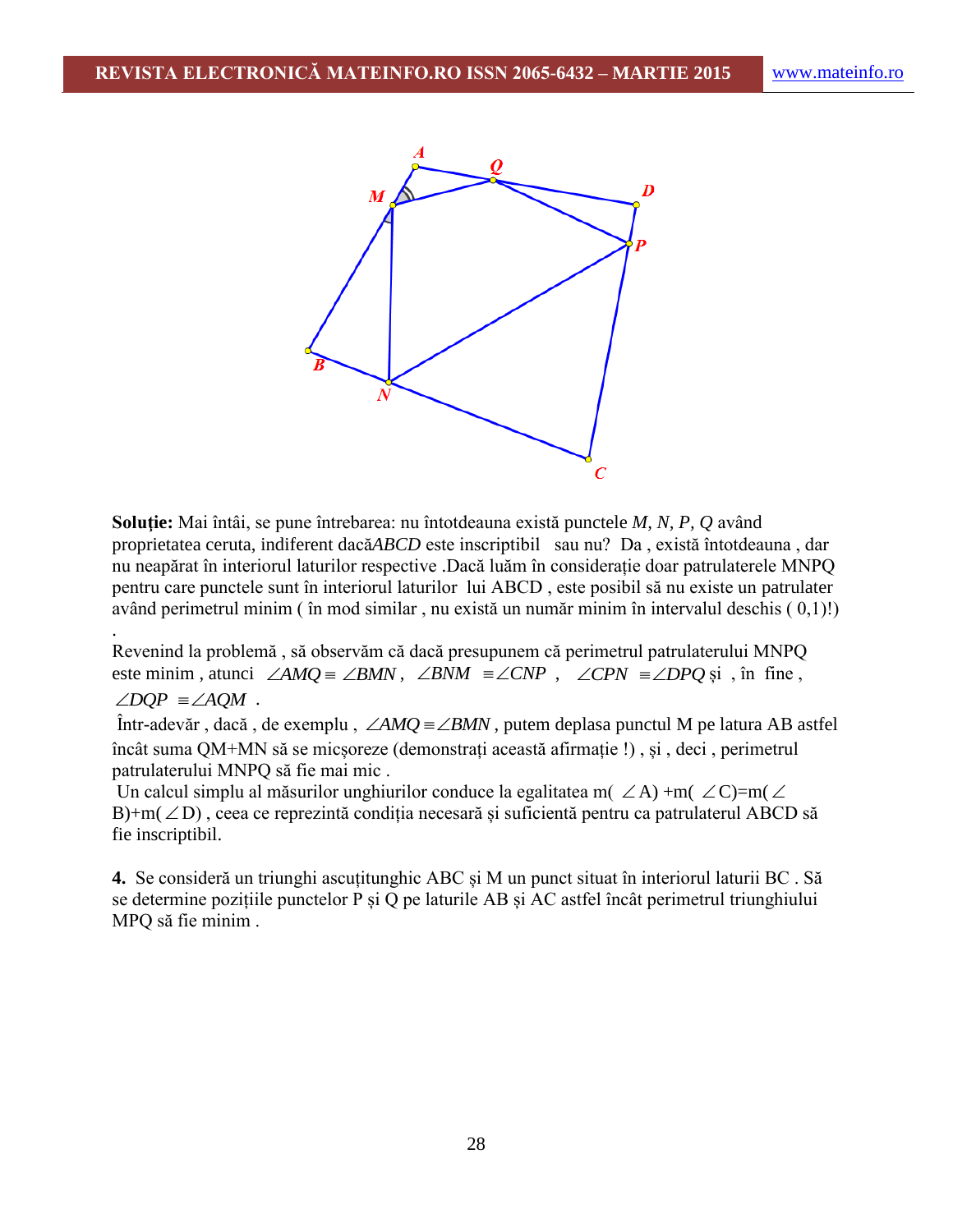

**Soluție** Fie M' și M'' simetricele punctului M față de laturile AB și , respectiv, AC . Punctele P și Q căutate sunt punctele de intersecție sintre dreapta M'M'' și laturile AB și AC. Să observăm că , într-adevăr , luând alte puncte , P 'și Q' pe AB și AC , din cauza simetriei , perimetrul triunghiului MP'Q', MP'+P'Q'+Q'M este egal cu M'P'+P'Q'+Q'M'' , iar lungimea liniei frânte M'- P'-Q'-M' este minima când punctele M',P,'Q',M'' sunt coliniare , adică atunci când P'=P și Q'=Q.

Observație. Se poate demonstra că triunghiul cu perimetru minim ale cărui vârfuri sunt situate pe laturile triunghiului ABC este triunghiul ortic ( triunghiul ale cărui vârfuri sunt picioarele înălțimilor

#### *Bibliografie:*

Mircea Becheanu, Bogdan Enescu "Inegalităţi elementare ... şi mai puţin elementare" GIL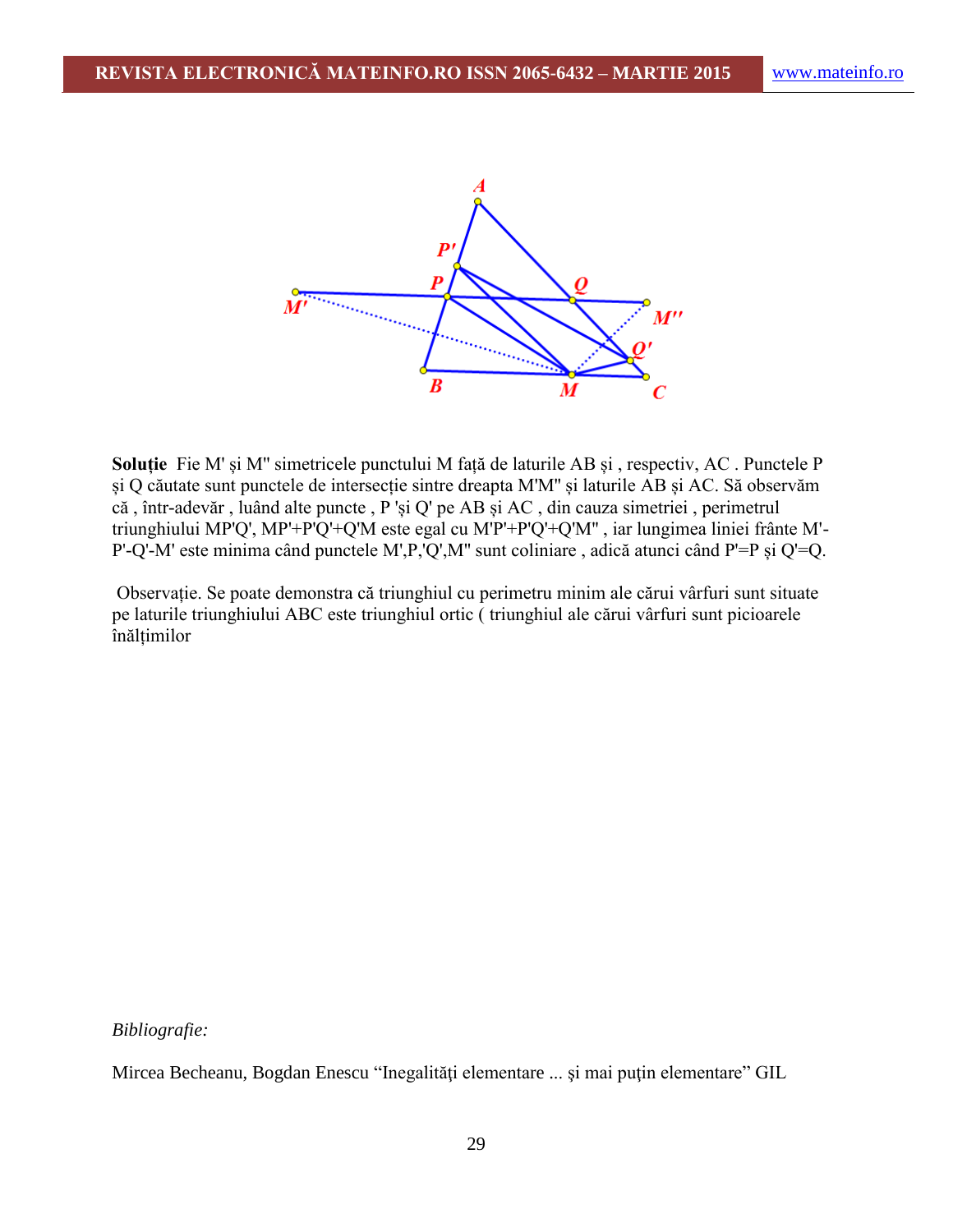# 6.Asupra unor probleme cu matrici

Prof. Alexandru Elena-Marcela, Școala Gimnazială nr. 3 Baia, structura Bogata

1) Calculați determinantul 
$$
D = \begin{vmatrix} x_1 & x_2 & x_3 & x_4 \\ x_2 & x_3 & x_4 & x_1 \\ x_3 & x_4 & x_1 & x_2 \\ x_4 & x_1 & x_2 & x_3 \end{vmatrix},
$$

unde  $x_1, x_2, x_3, x_4$  sunt soluțiile ecuației  $x^4 + ax^2 + bx + c = 0$ .

Rezolvere: Adunând toate coloanele la prima se obține:  
\n
$$
D = (x_1 + x_2 + x_3 + x_4) \begin{vmatrix} 1 & x_2 & x_3 & x_4 \\ 1 & x_3 & x_4 & x_1 \\ 1 & x_4 & x_1 & x_2 \\ 1 & x_1 & x_2 & x_3 \end{vmatrix}
$$
 și din relațiile lui Viète rezultă  $x_1 + x_2 + x_3 + x_4 = 0$ . Deci

$$
D=0.
$$

2) 
$$
\text{2) } \text{Fie } M = \left\{ A = \begin{pmatrix} x & y \\ -y & x \end{pmatrix}, \text{ } \text{unde } x, y \in \mathbb{R} \right\} \text{ și funcția } f: \mathbb{C} \to M, \quad f(x+iy) = \begin{pmatrix} x & y \\ -y & x \end{pmatrix}.
$$

Arătați că:

a) *f* este bijectivă; b)  $f(z+z') = f(z) + f(z')$  și  $f(zz') = f(z) \cdot f(z')$ , oricare ar fi  $z, z' \in \mathbb{C}$ .

*Rezolvare:* 

a) Se verifică faptul că funcția  $g : M \to \mathbb{C}$  definită prin  $g \left( \begin{matrix} x & y \end{matrix} \right)$  $g \left[ \begin{array}{cc} x & y \\ y & z \end{array} \right] = x + yi$  $\begin{pmatrix} x & y \\ -y & x \end{pmatrix} = x + yi$  $\begin{pmatrix} x & y \\ -y & x \end{pmatrix}$  = x + yi este inversa funcției *f* ;

b) Fie 
$$
z = x+iy
$$
 și  $z' = x'+iy'$ .  
\n
$$
f(z+z') = f((x+x')+i(y+y')) = \begin{pmatrix} x+x' & y+y' \\ -(y+y') & x+x' \end{pmatrix}, \text{iar}
$$
\n
$$
f(z)+f(z') = \begin{pmatrix} x & y \\ -y & x \end{pmatrix} + \begin{pmatrix} x' & y' \\ -y' & x' \end{pmatrix} = \begin{pmatrix} x+x' & y+y' \\ -(y+y') & x+x' \end{pmatrix}, \text{ de unde rezultă că}
$$
\n
$$
f(z+z') = f(z) + f(z'), \forall z, z' \in \mathbb{C};
$$